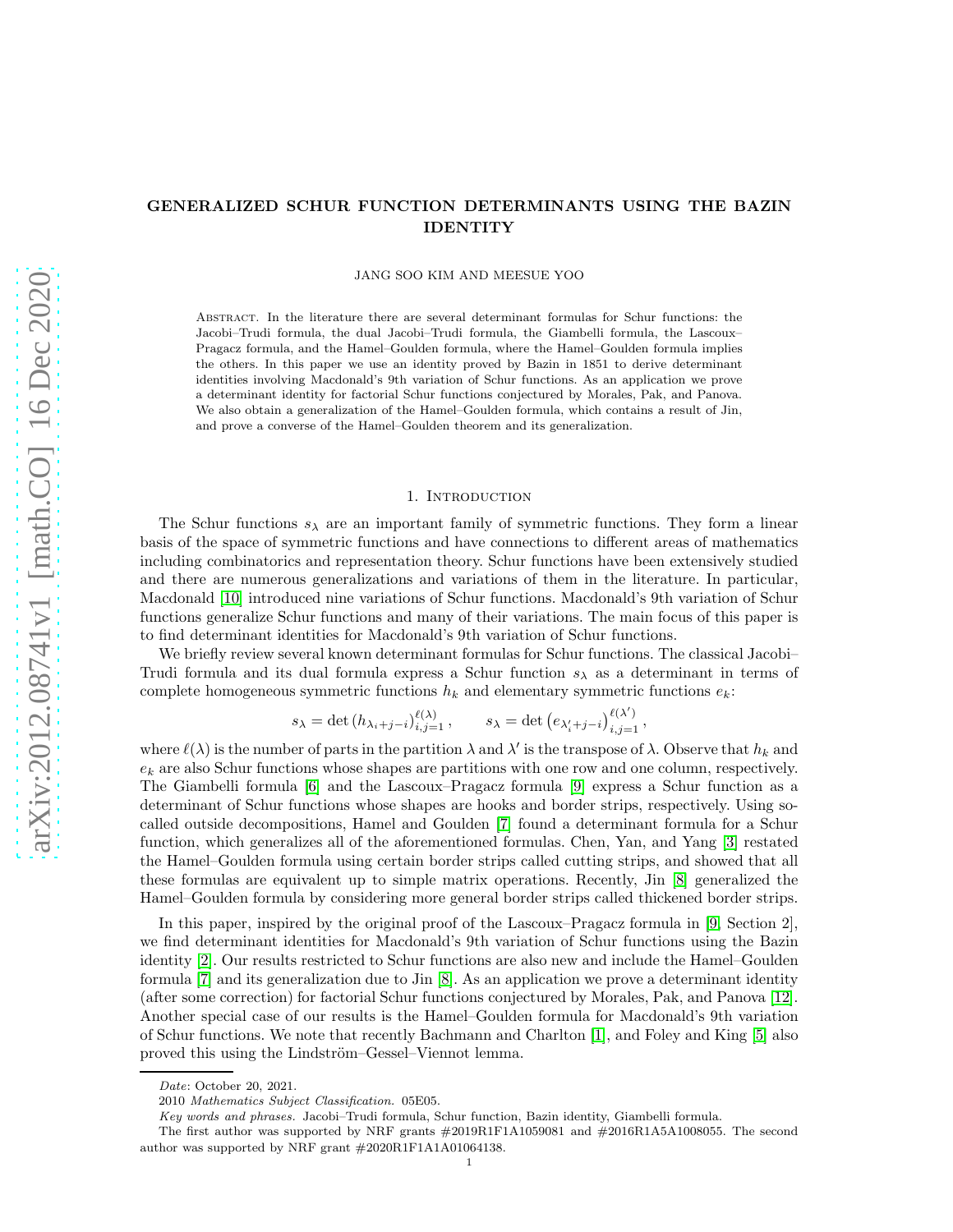To illustrate, we compare one of our results with the Lascoux–Pragacz formula [\[9\]](#page-20-2).

<span id="page-1-2"></span>**Theorem 1.1** (Lascoux–Pragacz formula). Suppose that  $\mu \subseteq \lambda$  and  $\theta = (\theta_1, \ldots, \theta_k)$  is the Lascoux–Pragacz decomposition of  $\lambda/\mu$ . Then

$$
s_{\lambda/\mu} = \det (s_{\lambda^0[p_j,q_i]})_{i,j=1}^k,
$$

where  $p_i$ 's and  $q_i$ 's are the contents of the starting and ending cells of  $\theta_i$ , respectively.

In the theorem above, the shape  $\lambda^0[p_j, q_i]$  in each entry is a border strip. See Sections [2](#page-1-0) and [4](#page-6-0) for the undefined terms. The following theorem will be proved in Section [4.](#page-6-0)

<span id="page-1-6"></span>**Theorem 1.2.** Let  $\lambda$ ,  $\mu$ , and  $\nu$  be partitions. Suppose that  $\mu \subseteq \lambda$  and  $\theta = (\theta_1, \ldots, \theta_k)$  is the Lascoux–Pragacz decomposition of  $\lambda/\mu$ . Then we have

<span id="page-1-3"></span>(1.1) 
$$
\mathbf{S}_{\lambda/\nu}^{k-1} \mathbf{S}_{\mu/\nu} = \det \left( (-1)^{\chi(p_j > q_i)} \mathbf{S}_{\lambda(q_i, p_j - 1)/\nu} \right)_{i,j=1}^k,
$$

<span id="page-1-1"></span>(1.2) 
$$
\mathbf{S}_{\nu/\lambda}^{k-1} \mathbf{S}_{\nu/\mu} = \det \left( (-1)^{\chi(p_j > q_i)} \mathbf{S}_{\nu/\lambda(q_i, p_j - 1)} \right)_{i,j=1}^k.
$$

Here  $\mathbf{S}_{\lambda/\mu}$  is Macdonald's 9th variation of Schur functions and  $\lambda(q_i, p_j-1)$  is a partition obtained from  $\lambda$  by either adding or deleting a border strip. See Section [2](#page-1-0) for their precise definitions. If  $\nu = \lambda$  in [\(1.2\)](#page-1-1) we obtain the Lascoux–Pragacz formula for  $S_{\lambda/\mu}$ , thus Theorem [1.1](#page-1-2) follows. If  $\nu = \emptyset$  and Macdonald's 9th variation is specialized to the factorial Schur functions in [\(1.1\)](#page-1-3), then we obtain a corrected version of the conjecture of Morales, Pak, and Panova [\[12\]](#page-20-7).

Now we recall the reformulation of the Hamel–Goulden formula [\[7\]](#page-20-3) due to Chen, Yan, and Yang [\[3\]](#page-20-4).

<span id="page-1-4"></span>**Theorem 1.3** (Hamel–Goulden formula). Let  $\lambda$  and  $\mu$  be partitions and let  $\gamma$  be a border strip. Suppose that  $\mu \subseteq \lambda$  and  $\theta = (\theta_1, \dots, \theta_k)$  is the decomposition of  $\lambda/\mu$  determined by the cutting strip  $\gamma$ . Then we have

$$
s_{\lambda/\mu} = \det (s_{\gamma[p_j, q_i]})_{i,j=1}^k,
$$

where  $p_i$  and  $q_i$  are the contents of the starting and ending cells of  $\theta_i$ , respectively.

In Theorem [1.3,](#page-1-4)  $\gamma[p_j, q_i]$  is the set of cells in  $\gamma$  whose contents are in the closed interval  $[p_j, q_i]$ . See Sections [2](#page-1-0) and [4](#page-6-0) for the undefined terms. Observe that in Theorem [1.3](#page-1-4) the  $p_i$ 's and  $q_i$ 's are particular integers determined by  $\lambda$ ,  $\mu$ , and  $\gamma$ . A natural question is whether the determinant in this theorem can represent a skew Schur function for arbitrary  $p_i$ 's and  $q_i$ 's. We show that this is indeed true up to sign. This may be considered as a converse of the Hamel–Goulden theorem. More generally, we can take  $\gamma$  to be any connected skew shape, not necessarily a border strip.

<span id="page-1-5"></span>**Theorem 1.4.** Let  $\alpha$  be any connected skew shape. Suppose that  $(a_1, \ldots, a_k)$  and  $(b_1, \ldots, b_k)$  are sequences of integers such that  $\alpha[a_j,b_i]$  is a skew shape for all i and j. Then either  $\det(s_{\alpha[a_j,b_i]})_{i,j=1}^k =$ 0 or there exists a skew shape  $\rho$  such that

$$
\det (s_{\alpha[a_j,b_i]})_{i,j=1}^k = \pm s_\rho.
$$

The rest of this paper is organized as follows. In Section [2](#page-1-0) we give basic definitions. In Section [3](#page-4-0) we derive a determinant identity involving  $S_{\lambda/\mu}$  using the Bazin identity. In Section [4](#page-6-0) we restate the result in the previous section using border strip decompositions. As an application we prove a conjecture of Morales, Pak, and Panova [\[12\]](#page-20-7). In Section [5](#page-12-0) we prove a generalization of the Hamel–Goulden formula. In Section [6](#page-17-0) we prove Theorem [1.4.](#page-1-5)

### 2. DEFINITIONS

<span id="page-1-0"></span>In this section we give basic definitions which will be used throughout this paper.

A partition is a weakly decreasing sequence  $\lambda = (\lambda_1, \dots, \lambda_k)$  of positive integers. Each  $\lambda_i > 0$ is called a part of  $\lambda$ . The length  $\ell(\lambda)$  of  $\lambda$  is the number of parts in  $\lambda$ . For integers  $r > \ell(\lambda)$ , we use the convention  $\lambda_r = 0$ . The set of partitions with at most n parts is denoted by Par<sub>n</sub>. By appending zeros at the end if necessary we will write each element  $\lambda \in \text{Par}_n$  as  $\lambda = (\lambda_1, \ldots, \lambda_n)$ .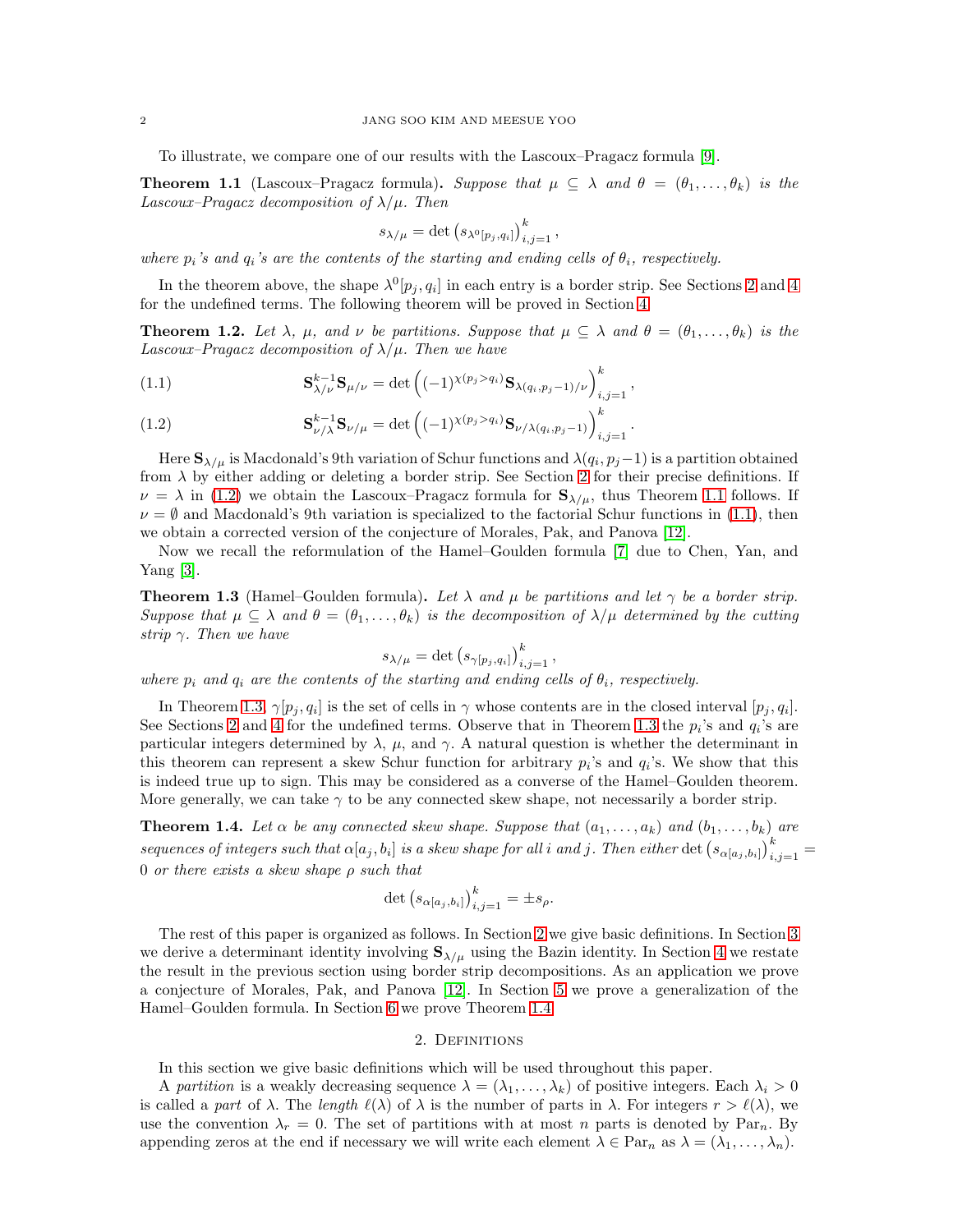

FIGURE 1. The Young diagram of the partition  $(4, 3, 1)$  (left), the skew shape  $(5, 4, 2, 2)/(4, 4, 1)$  (middle), and the skew shape  $(5, 3, 2, 2)/(4, 3, 1)$  (right).

<span id="page-2-0"></span>

<span id="page-2-1"></span>Figure 2. The skew shape on the left is connected, whereas the skew shape on the right is disconnected. There are two connected components in the right skew shape.

A pair  $(i, j)$  of integers is called a *cell*. The Young diagram of a partition  $\lambda$  is the set of cells  $(i, j)$  with  $1 \leq i \leq \ell(\lambda)$  and  $1 \leq j \leq \lambda_i$ . We will often identity a partition  $\lambda$  with its Young diagram. The Young diagram  $\lambda$  is visualized as an array of squares so that there is a square in row i and column j for each  $\lambda \in (i, j)$ , according to the matrix coordinates. See Figure [1.](#page-2-0)

For two partitions  $\lambda$  and  $\mu$ , we write  $\mu \subseteq \lambda$  to mean that the Young diagram of  $\mu$  is contained in that of  $\lambda$ . A skew shape, denoted by  $\lambda/\mu$ , is a pair  $(\lambda, \mu)$  of partitions satisfying  $\mu \subseteq \lambda$ . We also consider the skew shape  $\lambda/\mu$  as the set-theoretic difference  $\lambda \setminus \mu$  of their Young diagrams. Note, however, that when we consider a skew shape  $\lambda/\mu$  we have the information on the partitions  $\lambda$ and  $\mu$  as well as the difference  $\lambda - \mu$  of their Young diagrams. For example, the two skew shapes in Figure [1](#page-2-0) have the same set of cells but are considered as different skew shapes.

For a cell  $x = (i, j)$ , the *content*  $c(x)$  of x is defined by  $c(x) = j - i$ . For a skew shape  $\alpha$ , we define

$$
Cont(\alpha) = \{c(x) : x \in \alpha\}.
$$

For a skew shape  $\alpha$  we define  $\alpha + (r, s)$  to be the skew shape obtained by shifting  $\alpha$  by  $(r, s)$ , i.e.,

$$
\alpha + (r, s) = \{x + (r, s) : x \in \alpha\}.
$$

In this paper "connected" means edgewise connected. A *connected component* of a skew shape  $\alpha$  is a maximal connected subset of  $\alpha$ , see Figure [2.](#page-2-1)

A border strip is a connected skew shape that contains no  $2 \times 2$  block of squares. For a border strip  $\gamma$ , the contents of the starting and ending cells of  $\gamma$  are denoted by  $p(\gamma)$  and  $q(\gamma)$ , respectively:

$$
p(\gamma) = \min(\text{Cont}(\gamma)), \qquad q(\gamma) = \max(\text{Cont}(\gamma)).
$$

For a border strip  $\gamma$  and integers a and b, we define

$$
\gamma[a, b] = \begin{cases} \{x \in \gamma : a \le c(x) \le b\} & \text{if } a \le b, \\ \emptyset & \text{if } a = b + 1, \\ \text{undefined} & \text{if } a > b + 1. \end{cases}
$$

See Figure [3.](#page-3-0) If  $\gamma[a, b]$  is undefined, then we define  $\mathbf{S}_{\gamma[a, b]}$  to be 0.

Consider a skew shape  $\alpha$  and a border strip  $\gamma$  such that Cont $(\alpha) \subseteq \text{Cont}(\gamma)$ . Consider the diagonal shifts  $\gamma + (i, i)$  of  $\gamma$ , for  $i \in \mathbb{Z}$ , that cover  $\alpha$ . The intersection of each diagonal shift of  $\gamma$ with  $\alpha$  is a union of border strips. Let  $\theta$  be the collection of the border strips obtained in this way.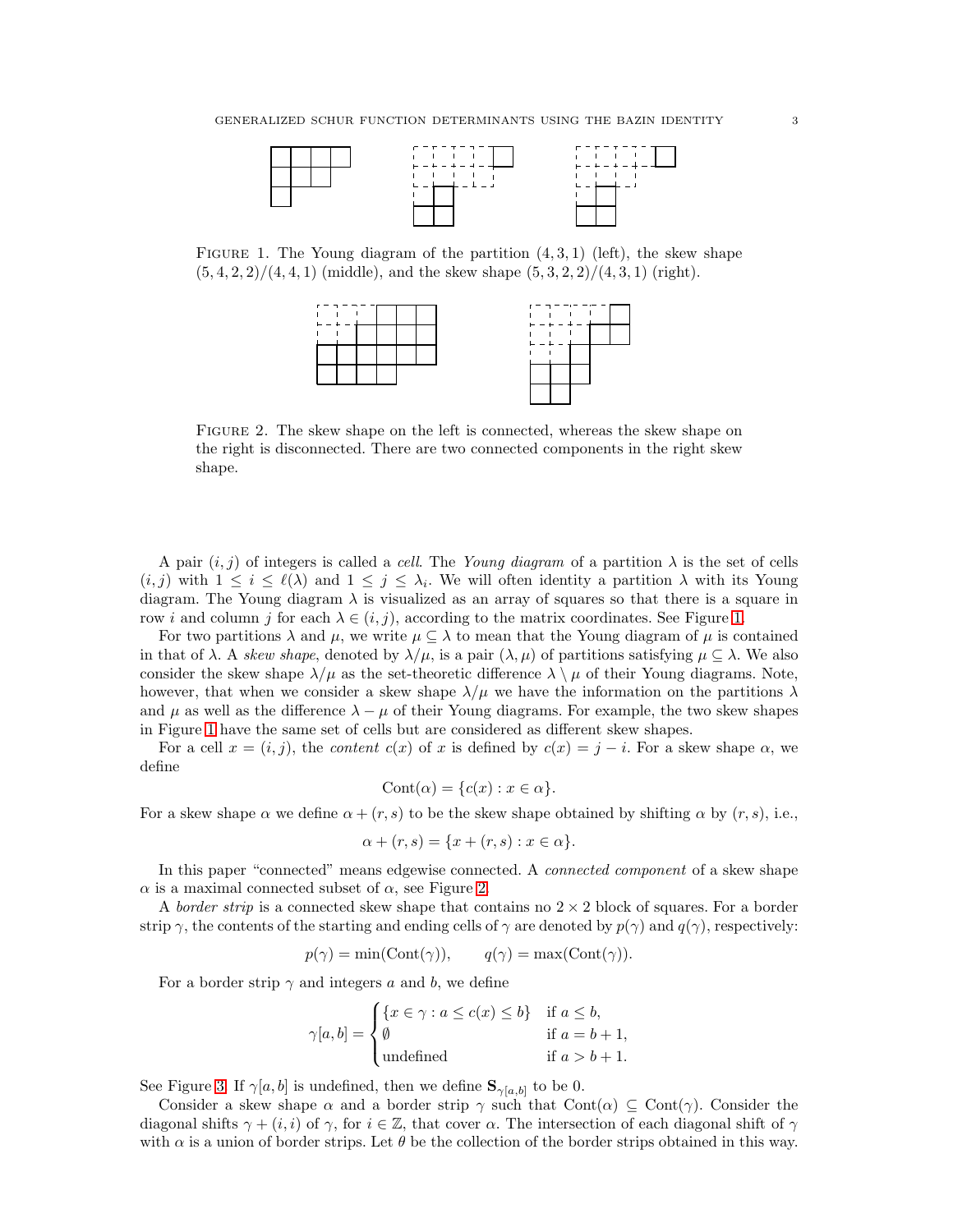

FIGURE 3. The left diagram shows a border strip  $\gamma$  with  $p(\gamma) = -3$  and  $q(\gamma) = 5$ . The right diagram shows  $\gamma[-2, 3]$ . In both diagrams the contents of the cells are shown. We have  $\gamma[3,2] = \emptyset$  and  $\gamma[2,-1]$  is undefined.

<span id="page-3-0"></span>

<span id="page-3-1"></span>FIGURE 4. The left diagram shows the diagonal shifts of a border strip  $\gamma$  covering a skew shape  $\alpha$ . The right diagram shows the decomposition  $\theta$  with respect to the cutting strip  $\gamma$ .



<span id="page-3-2"></span>FIGURE 5. The Young diagram of  $\lambda = (6, 6, 4, 2)$ , where the contents of the cells in  $\lambda \cup \{(i,0): 1 \leq i \leq 6\}$  are shown. The circled integers are the elements in  $C_6(\lambda)$ .

Then  $\theta$  is a decomposition of  $\alpha$ . In this case we say that  $\gamma$  is the *cutting strip* of  $\theta$ . See Figure [4](#page-3-1) for an example.

For a partition  $\lambda$  with at most n parts, let

$$
C_n(\lambda) = \{\lambda_i - i : 1 \le i \le n\}.
$$

See Figure [5.](#page-3-2) Note that for any partition  $\lambda \in \text{Par}_n$ , we have  $|C_n(\lambda)| = n$  and  $\min(C_n(\lambda)) \geq -n$ . Conversely, one can easily see that for any set C of integers with  $|C| = n$  and  $\min(C) \geq -n$ , there is a unique partition  $\lambda \in \text{Par}_n$  with  $C_n(\lambda) = C$ .

**Definition 2.1.** The *outer strip*  $\lambda^0$  of a partition  $\lambda$  is the set of cells  $x \in \lambda$  such that  $x + (1, 1) \notin \lambda$ . The extended outer strip  $\lambda^+$  of  $\lambda$  is the (infinite) set of cells  $x \in \mathbb{Z}_{>0}^2 \setminus \lambda$  such that  $x + (-1, -1) \notin$  $\mathbb{Z}_{>0}^2 \setminus \lambda$ . See Figure [6.](#page-4-1)

Note that by definition, for  $p \leq q$ , we always have  $\lambda^0[p,q] \subseteq \lambda$ , but  $\lambda^+[p,q] \nsubseteq \lambda$ .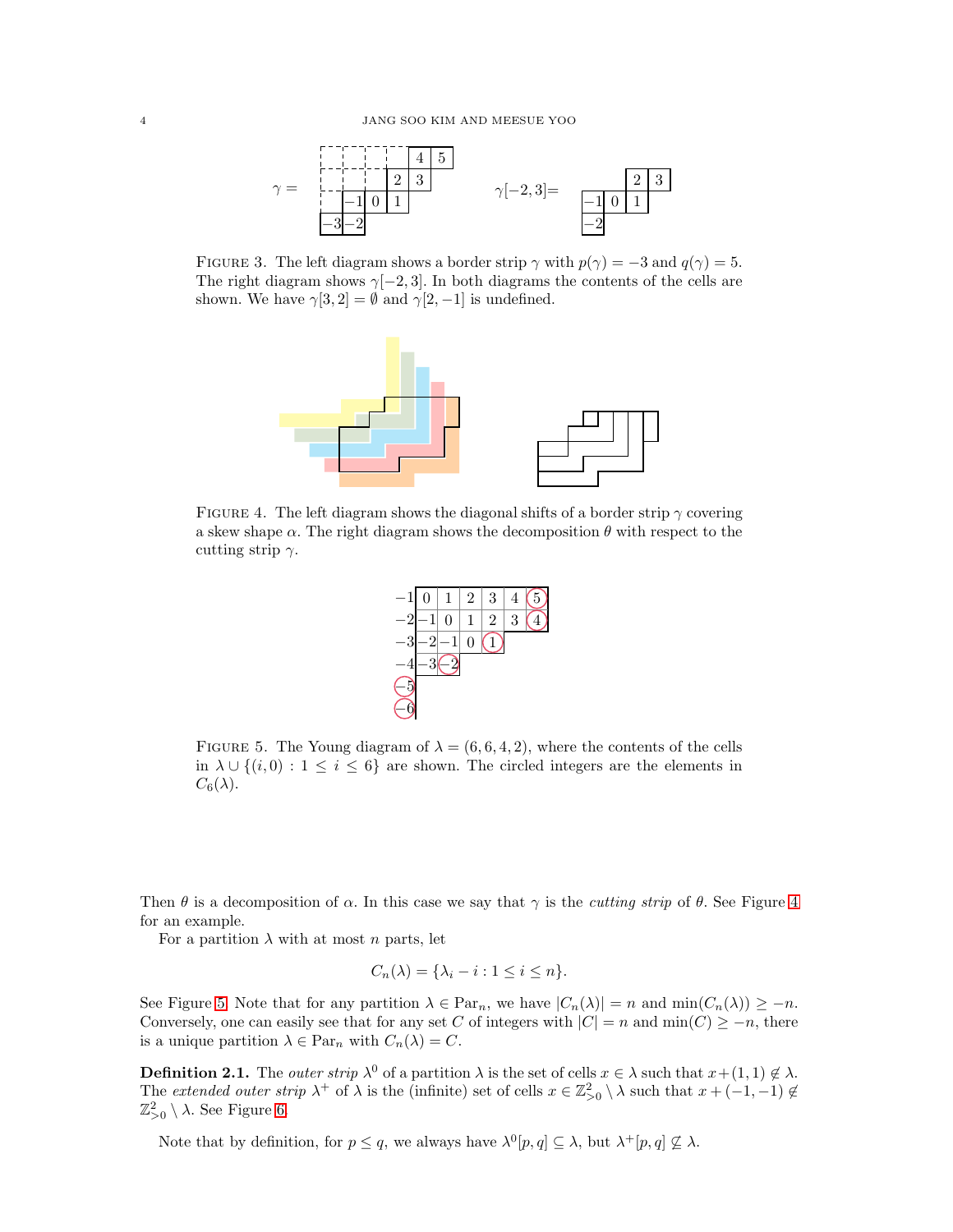

FIGURE 6. The left diagram shows the partition  $\lambda = (7, 7, 6, 4)$ , where its outer strip  $\lambda^0$  and extended outer strip  $\lambda^+$  are colored red and blue, respectively. On the right are shown  $\lambda^{0}[-5,2]$  at the top and  $\lambda^{+}[-5,2]$  at the bottom.

<span id="page-4-1"></span>

<span id="page-4-2"></span>FIGURE 7. For the partition  $\lambda = (6, 6, 4, 2)$  in Figure [5,](#page-3-2) the left is  $\lambda(4, 0)$  =  $\lambda \setminus \lambda^0[1, 4]$  and the right is  $\lambda(-5, 2) = \lambda \cup \lambda^+[-4, 2]$ .

**Definition 2.2.** Consider a partition  $\lambda \in \text{Par}_n$  and integers  $a, b \geq -n$  such that  $a \in C_n(\lambda)$  and  $b \notin C_n(\lambda) \setminus \{a\}.$  We define  $\lambda(a, b)$  to be the unique partition  $\mu \in \operatorname{Par}_n$  satisfying

(2.1) 
$$
C_n(\mu) = (C_n(\lambda) \setminus \{a\}) \cup \{b\}.
$$

See Figure [7.](#page-4-2) It is easy to check that under the above conditions on a and b, the partition  $\lambda(a, b)$ is well defined and

(2.2) 
$$
\lambda(a,b) = \begin{cases} \lambda & \text{if } a=b, \\ \lambda \setminus \lambda^0[b+1,a] & \text{if } a>b, \\ \lambda \cup \lambda^+[a+1,b] & \text{if } a
$$

**Remark 2.3.** The notations  $\lambda^0[p, q]$  and  $\lambda(p, q)$  will be used frequently throughout this paper. Note that  $\lambda^0[p,q]$  is a border strip and  $\lambda(p,q)$  is a partition obtained from  $\lambda$  by adding or deleting a (possibly empty) border strip. The notation  $\lambda/\mu(a, b)$  always means  $\lambda/(\mu(a, b))$  and not  $(\lambda/\mu)(a, b)$ .

Finally, we define Macdonald's 9th variation of Schur functions.

**Definition 2.4.** Let  $h_{r,s}$ , for  $r, s \in \mathbb{Z}$  with  $r \geq 1$ , be independent indeterminates. Define  $h_{0,s} = 1$ and  $h_{r,s} = 0$  for all  $r < 0$  and  $s \in \mathbb{Z}$ . For any partitions  $\lambda$  and  $\mu$  with at most n parts, the *Macdonald's 9th variation*  $S_{\lambda/\mu}$  of Schur functions is defined by

$$
\mathbf{S}_{\lambda/\mu} = \det (h_{\lambda_i - \mu_j - i + j, \mu_j - j + 1})_{i,j=1}^n.
$$

If  $h_{r,s}$  is set to be equal to the complete homogeneous symmetric function  $h_r$  for all r and s, then  $S_{\lambda/\mu}$  reduces to the Schur function  $s_{\lambda/\mu}$ . Note that the Schur functions have the property that  $s_{\alpha} = s_{\alpha+(r,s)}$  for any skew shape  $\alpha$  and integers r, s such that  $\alpha + (r,s)$  is a skew shape. However,  $\mathbf{S}_{\alpha} \neq \mathbf{S}_{\alpha+(r,s)}$  unless  $r = s$ .

## 3. The Bazin identity

<span id="page-4-0"></span>In this section we recall the Bazin identity and derive a determinant identity for Macdonald's 9th variation of Schur functions from it.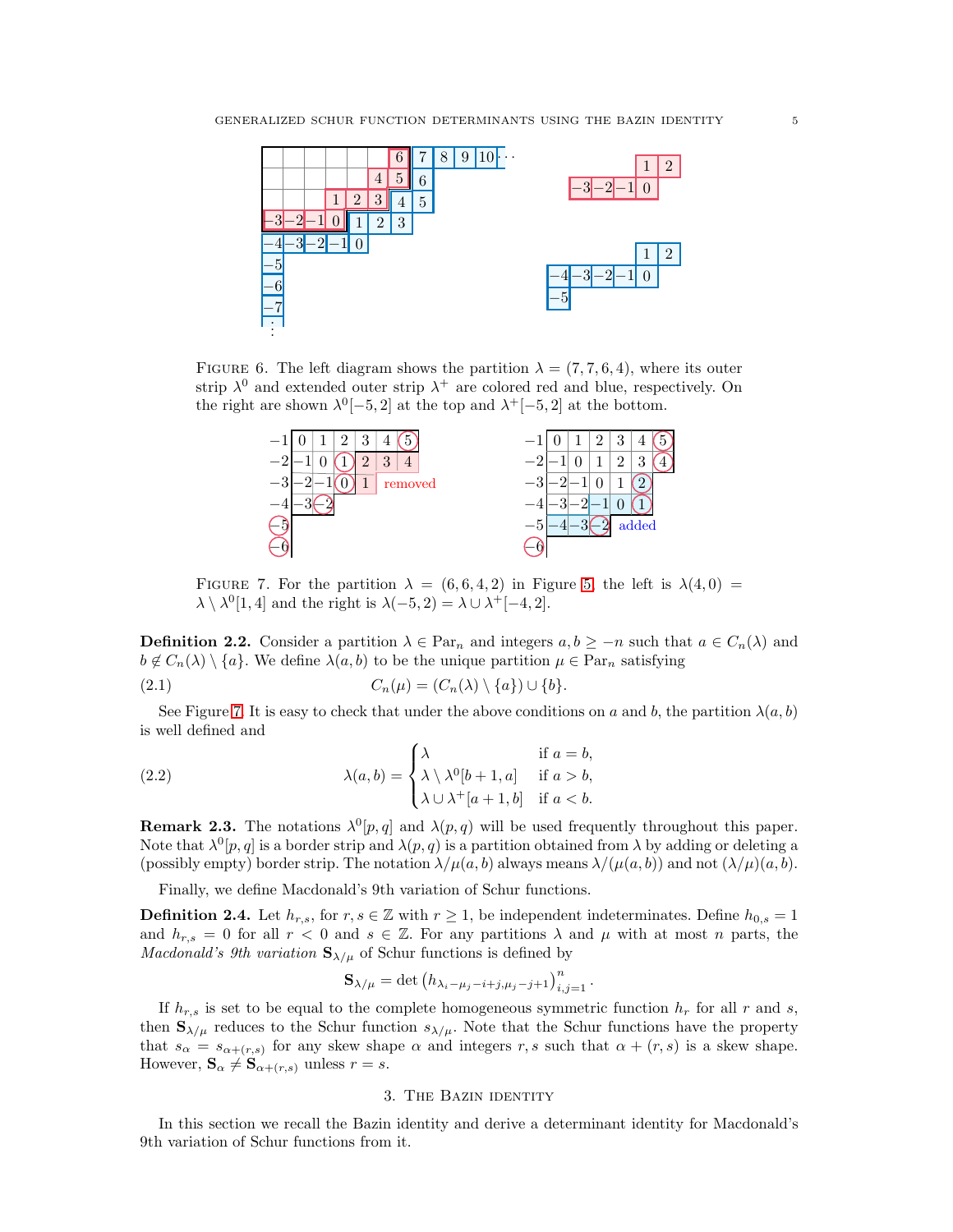**Definition 3.1.** Let  $M = (M_{ij})_{i \in \mathbb{Z}, 1 \leq j \leq n}$  be a matrix whose rows and columns are indexed by Z and  $\{1, 2, \ldots, n\}$  respectively. For any sequence  $\mathbf{a} = (a_1, \ldots, a_n)$  of n integers (not necessarily distinct), we define

$$
M[\mathbf{a}] = \det(M_{a_i,j})_{1 \le i,j \le n}.
$$

Note that if **a** has repeated elements, then  $[\mathbf{a}] = 0$ , and otherwise  $[\mathbf{a}]$  is, up to sign, equal to the minor of M obtained by selecting the rows of M indexed by the integers in  $a$ .

For sequences  $\mathbf{a} = (a_1, \ldots, a_r)$  and  $\mathbf{b} = (b_1, \ldots, b_s)$  of integers, let

$$
\mathbf{a} \sqcup \mathbf{b} = (a_1, \ldots, a_r, b_1, \ldots, b_s),
$$

 $\mathbf{a} \setminus a_i = (a_1, \ldots, a_{i-1}, a_{i+1}, \ldots, a_r).$ 

An integer b is also considered as the sequence  $(b)$  consisting of only one element. For example,

$$
b \sqcup \mathbf{a} = (b) \sqcup \mathbf{a} = (b, a_1, \dots, a_r).
$$

The key lemma in this paper is the following result proved by Bazin [\[2\]](#page-20-6) in 1851, see also [\[9,](#page-20-2) Lemma 2.1].

<span id="page-5-0"></span>**Lemma 3.2** (Bazin identity). Let  $\mathbf{a} = (a_1, \ldots, a_k)$ ,  $\mathbf{b} = (b_1, \ldots, b_k)$  and  $\mathbf{c} = (c_1, \ldots, c_{n-k})$  be any sequences of integers. Then

$$
[\mathbf{a} \sqcup \mathbf{c}]^{k-1} [\mathbf{b} \sqcup \mathbf{c}] = (-1)^{\binom{k}{2}} \det([b_j \sqcup (\mathbf{a} \setminus a_i) \sqcup \mathbf{c}])_{i,j=1}^k.
$$

Remark 3.3. The original statement of the Bazin identity is

$$
[\mathbf{a} \sqcup \mathbf{c}]^{k-1} [\mathbf{b} \sqcup \mathbf{c}] = \det([(a_1, \ldots, a_{i-1}, b_j, a_{i+1}, \ldots, a_k) \sqcup \mathbf{c}])_{i,j=1}^k.
$$

Since

$$
[(a_1,\ldots,a_{i-1},b_j,a_{i+1},\ldots,a_k)\sqcup\mathbf{c}] = (-1)^{i-1}[b_j\sqcup(\mathbf{a}\setminus a_i)\sqcup\mathbf{c}],
$$

the above identity is equivalent to the one in Lemma [3.2.](#page-5-0) The Bazin identity is also attributed to Sylvester (see [\[9,](#page-20-2) p. 563]), Reiss, and Picquet (see [\[4,](#page-20-10) p. 195]).

We note that Okada [\[13,](#page-20-11) Corollary 3.2] found a more general determinant identity and derived the Bazin identity from it.

For a permutation  $\pi$  of  $\{1, 2, \ldots, n\}$  we denote by  $inv(\pi)$  the number of pairs  $(i, j)$  of integers  $1 \leq i \leq j \leq n$  satisfying  $\pi(i) > \pi(j)$ . For two sequences  $\mathbf{x} = (x_1, \ldots, x_r)$  and  $\mathbf{y} = (y_1, \ldots, y_s)$ of integers, let inv(**x**, **y**) denote the number of pairs  $(i, j)$  of integers  $1 \leq i \leq r$  and  $1 \leq j \leq s$ satisfying  $x_i > y_j$ .

For a statement p we define  $\chi(p) = 1$  if p is true and  $\chi(p) = 0$  otherwise.

Now we derive a determinant identity for Macdonald's 9th variation of Schur functions using the Bazin identity. In later sections we will give some applications of this identity.

<span id="page-5-4"></span>**Theorem 3.4.** Let  $\lambda$ ,  $\mu$ , and  $\nu$  be partitions with at most n parts. Suppose that  $\mathbf{a} = (a_1, \ldots, a_k)$ and  $\mathbf{b} = (b_1, \ldots, b_k)$  are the sequences defined by

<span id="page-5-2"></span>
$$
C_n(\lambda) \setminus C_n(\mu) = \{a_1 > a_2 > \cdots > a_k\},
$$
  

$$
C_n(\mu) \setminus C_n(\lambda) = \{b_1 > b_2 > \cdots > b_k\}.
$$

Then we have

(3.1) 
$$
\mathbf{S}_{\lambda/\nu}^{k-1} \mathbf{S}_{\mu/\nu} = (-1)^{\text{inv}(\mathbf{b}, \mathbf{a}) + {k \choose 2}} \det \left( (-1)^{\chi(b_j > a_i)} \mathbf{S}_{\lambda(a_i, b_j)/\nu} \right)_{i,j=1}^k,
$$

and

<span id="page-5-3"></span>(3.2) 
$$
\mathbf{S}_{\nu/\lambda}^{k-1} \mathbf{S}_{\nu/\mu} = (-1)^{inv(\mathbf{b}, \mathbf{a}) + {k \choose 2}} \det \left( (-1)^{\chi(b_j > a_i)} \mathbf{S}_{\nu/\lambda(a_i, b_j)} \right)_{i,j=1}^k
$$

Proof. Let

<span id="page-5-1"></span>
$$
M = (h_{i-\nu_j+j,\nu_j-j+1})_{i \in \mathbb{Z}, 1 \le j \le n}
$$

.

and  $\mathbf{c} = (c_1, \ldots, c_{n-k})$ , where  $c_1 > \cdots > c_{n-k}$  are the elements of  $C_n(\lambda) \setminus \mathbf{a} = C_n(\mu) \setminus \mathbf{b}$  written in decreasing order. Then Lemma [3.2](#page-5-0) says that

(3.3) 
$$
[\mathbf{a} \sqcup \mathbf{c}]^{k-1} [\mathbf{b} \sqcup \mathbf{c}] = (-1)^{\binom{k}{2}} \det([b_j \sqcup (\mathbf{a} \setminus a_i) \sqcup \mathbf{c}])_{i,j=1}^k.
$$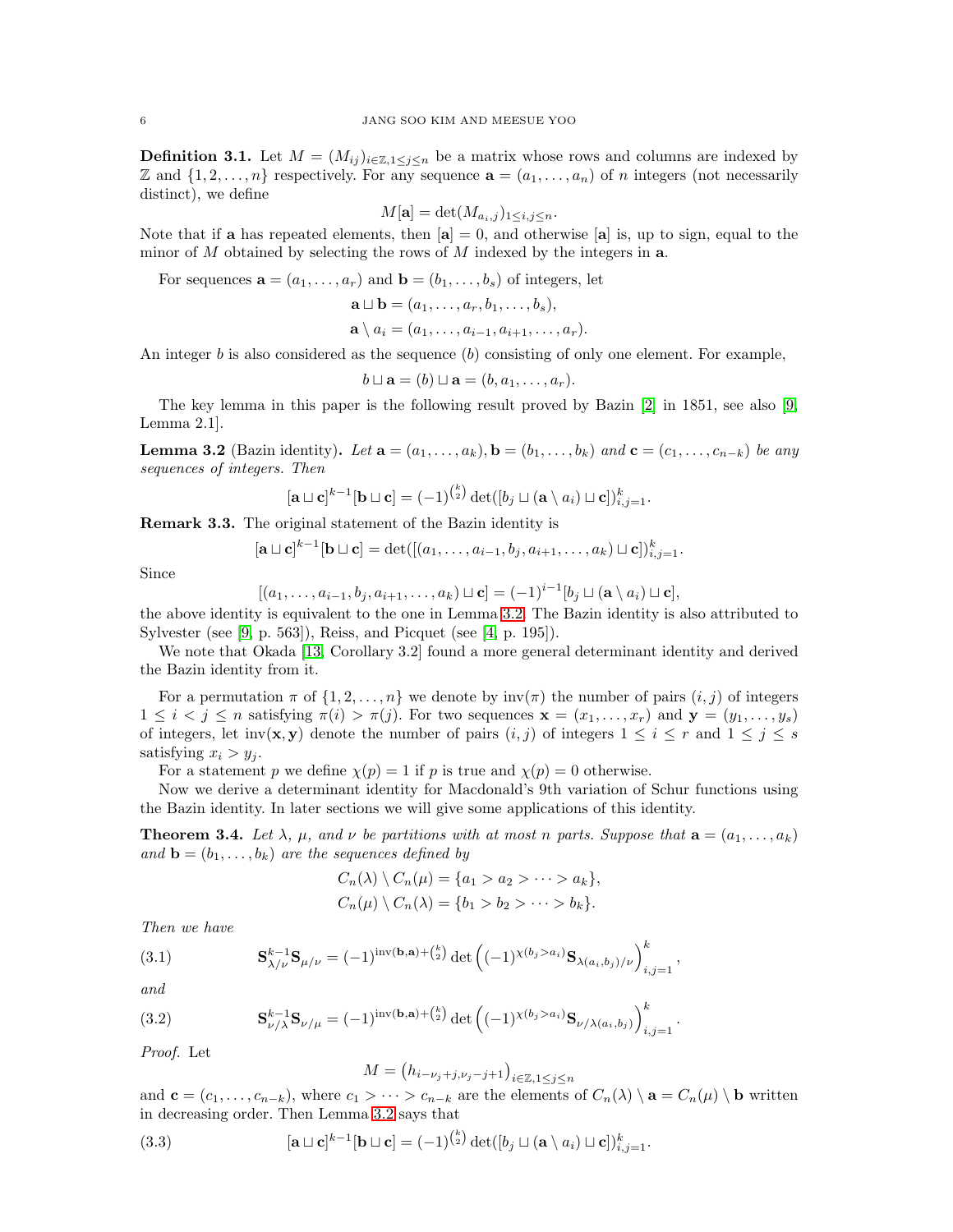<span id="page-6-2"></span>Since  $\mathbf{a} \sqcup \mathbf{c}$  is a rearrangment of the decreasing sequence  $(\lambda_1 - 1, \lambda_2 - 2, \ldots, \lambda_n - n)$ , we have

(3.4) 
$$
[\mathbf{a} \sqcup \mathbf{c}] = (-1)^{\text{inv}(\mathbf{c}, \mathbf{a})} \det(h_{\lambda_i - i - \nu_j + j, \nu_j - j + 1})_{i, j = 1}^n = (-1)^{\text{inv}(\mathbf{c}, \mathbf{a})} \mathbf{S}_{\lambda/\nu}.
$$

Similarly, we have

(3.5) 
$$
[\mathbf{b} \sqcup \mathbf{c}] = (-1)^{\text{inv}(\mathbf{c}, \mathbf{b})} \mathbf{S}_{\mu/\nu}.
$$

<span id="page-6-1"></span>Now, we claim that

$$
(3.6) \qquad [b_j \sqcup (\mathbf{a} \setminus a_i) \sqcup \mathbf{c}] = (-1)^{\mathrm{inv}(\mathbf{c}, \mathbf{a}) - \mathrm{inv}(\mathbf{c}, a_i) + \mathrm{inv}(\mathbf{c}, b_j) + \mathrm{inv}(\mathbf{a}, b_j) + \chi(a_i > b_j)} \mathbf{S}_{\lambda(a_i, b_j)/\nu}.
$$

If  $b_j \in \mathbf{a} \setminus a_i$ , both sides of  $(3.6)$  are zero. Suppose  $b_j \not\in \mathbf{a} \setminus a_i$ . Then  $b_j \sqcup (\mathbf{a} \setminus a_i) \sqcup \mathbf{c}$  is a rearrangment of  $(\rho_1-1, \rho_2-2,\ldots,\rho_n-n)$ , where  $\rho=(\rho_1,\ldots,\rho_n)$  is the partition  $\lambda(a_i,b_j)$ . Thus

<span id="page-6-3"></span>
$$
[b_j \sqcup (\mathbf{a} \setminus a_i) \sqcup \mathbf{c}] = (-1)^t \mathbf{S}_{\lambda(a_i, b_j)/\nu},
$$

where

$$
t = inv(\mathbf{a} \setminus a_i, b_j) + inv(\mathbf{c}, b_j) + inv(\mathbf{c}, \mathbf{a} \setminus a_i)
$$
  
= inv(\mathbf{a}, b\_j) - inv(a\_i, b\_j) + inv(\mathbf{c}, b\_j) + inv(\mathbf{c}, \mathbf{a}) - inv(\mathbf{c}, a\_i).

Since  $inv(a_i, b_j) = \chi(a_i > b_j)$ , we obtain [\(3.6\)](#page-6-1).

By factoring out common factors from each row and each column using [\(3.6\)](#page-6-1), we get

<span id="page-6-4"></span>(3.7) 
$$
\det([b_j \sqcup (\mathbf{a} \setminus a_i) \sqcup \mathbf{c}])_{i,j=1}^k = (-1)^{(k-1)\operatorname{inv}(\mathbf{c},\mathbf{a})+\operatorname{inv}(\mathbf{c},\mathbf{b})+\operatorname{inv}(\mathbf{a},\mathbf{b})} \det((-1)^{\chi(a_i > b_j)} \mathbf{S}_{\lambda(a_i,b_j)/\nu}).
$$
 By substituting (3.4), (3.5) and (3.7) to (3.3), we obtain

<span id="page-6-5"></span>(3.8) 
$$
\mathbf{S}_{\lambda/\nu}^{k-1} \mathbf{S}_{\mu/\nu} = (-1)^{inv(\mathbf{a}, \mathbf{b}) + {k \choose 2}} \det \left( (-1)^{\chi(a_i > b_j)} \mathbf{S}_{\lambda(a_i, b_j)/\nu} \right)_{i,j=1}^k.
$$

Since  $a_i \neq b_j$  for all  $i, j$ , we have  $inv(\mathbf{a}, \mathbf{b}) = k^2 - inv(\mathbf{b}, \mathbf{a})$  and  $\chi(a_i > b_j) = 1 - \chi(b_j > a_i)$ . Thus [\(3.8\)](#page-6-5) is equivalent to [\(3.1\)](#page-5-2), which completes the proof of the first identity.

<span id="page-6-0"></span>The second identity [\(3.2\)](#page-5-3) is proved by the same arguments except that in this case we use the matrix  $N = (h_{\nu_j - j + i, i+1})_{i \in \mathbb{Z}, 1 \leq j \leq n}$  in place of M.

# 4. Lascoux–Pragacz and Kreiman decompositions

In this section we restate Theorem [3.4](#page-5-4) using the Lascoux–Pragacz and Kreiman decompositions for the case  $\mu \subseteq \lambda$ . As a corollary we prove (a corrected version of) a conjecture of Morales, Pak, and Panova [\[12\]](#page-20-7).

Recall that for a border strip  $\gamma$ , we denote by  $p(\gamma)$  (resp.  $q(\gamma)$ ) the content of the starting (resp. ending) cell of  $\gamma$ .

**Definition 4.1.** A *(border strip) decomposition* of a skew shape  $\alpha$  is a sequence  $\theta = (\theta_1, \dots, \theta_k)$ of border strips satisfying the following conditions.

- $\theta_i \cap \theta_j = \emptyset$  for all  $i \neq j$ ,
- $\theta_1 \cup \cdots \cup \theta_k = \alpha$ .

If there is no possible confusion, we will simply write  $p_i = p(\theta_i)$ ,  $q_i = q(\theta_i)$ ,  $\mathbf{p} = (p_1, \ldots, p_k)$  and  $\mathbf{q} = (q_1, \ldots, q_k)$ . By convention we will always label the border strips so that  $q_1 \geq q_2 \geq \cdots \geq q_k$ .

Recall that the outer strip of a partition  $\lambda$  is the set of cells  $x \in \lambda$  satisfying  $x + (-1, -1) \notin \lambda$ . For a skew shape  $\lambda/\mu$ , the *outer strip* of  $\lambda/\mu$  is defined to be the outer strip of  $\lambda$ . Let  $\gamma$  be the outer strip of  $\lambda/\mu$  and let  $\rho$  be the set of cells  $x \in \lambda/\mu$  with  $x + (-1, -1) \notin \lambda/\mu$ . We define the *inner strip* of  $\lambda/\mu$  to be the set

$$
\rho \cup \{x \in \gamma : c(x) \notin \text{Cont}(\rho)\}.
$$

See Figure [8.](#page-7-0)

**Definition 4.2.** Let  $\mu$  and  $\lambda$  be partitions with  $\mu \subseteq \lambda$ . The Lascoux–Pragacz decomposition (resp. Kreiman decomposition) of  $\lambda/\mu$  is the decomposition of  $\lambda/\mu$  obtained by using the outer (resp. inner) strip of  $\lambda$  as the cutting strip. See Figure [9.](#page-7-1)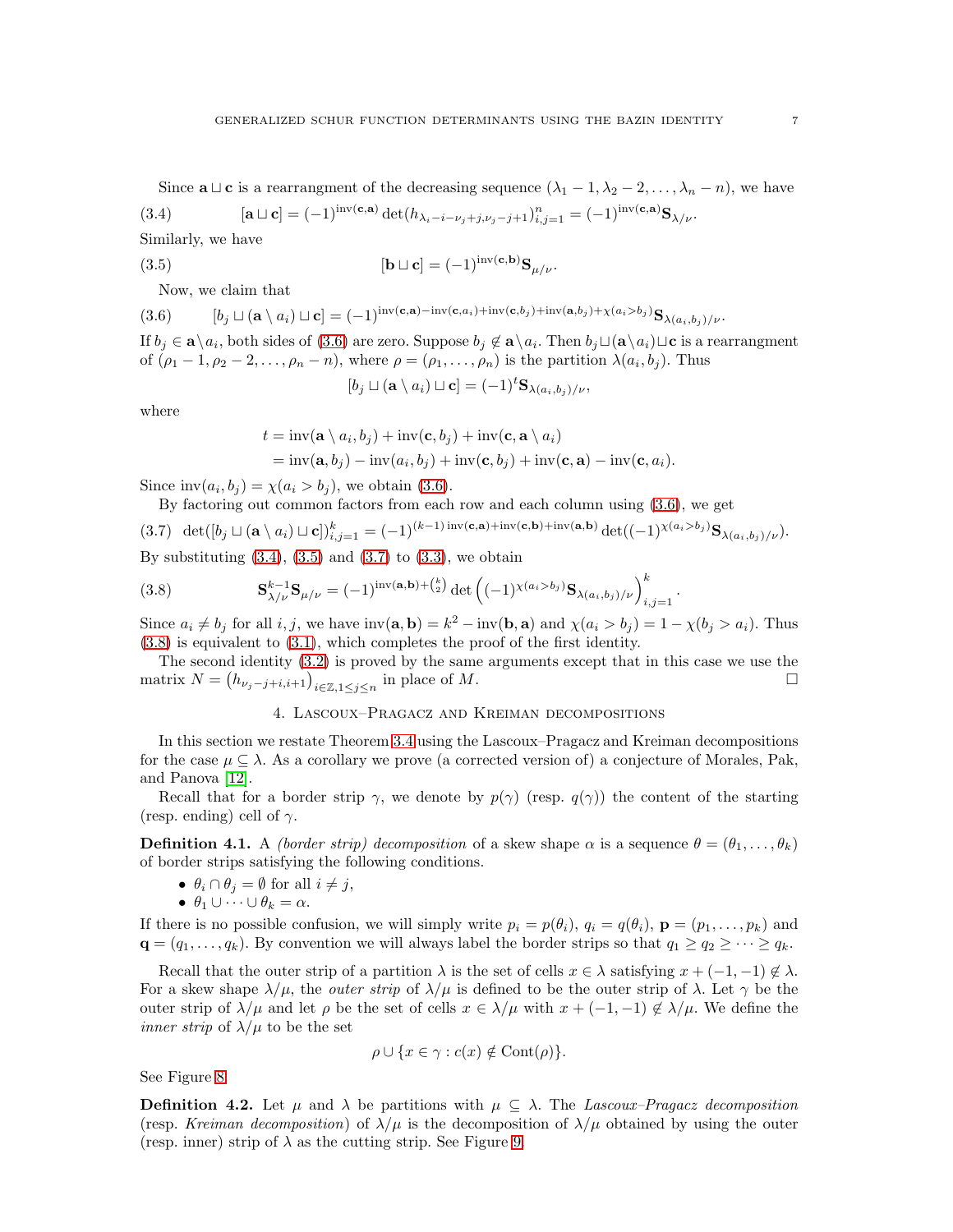

<span id="page-7-0"></span>FIGURE 8. The outer strip of  $\lambda/\mu$  on the left and the inner strip of  $\lambda/\mu$  on the right.



<span id="page-7-1"></span>Figure 9. The Lascoux–Pragacz decompositions of a connected skew shape (left) and the Kreiman decomposition of the same skew shape (right)

<span id="page-7-2"></span>**Lemma 4.3.** Let  $\lambda, \mu \in \text{Par}_n$  with  $\mu \subseteq \lambda$ . Suppose that  $\theta = (\theta_1, \ldots, \theta_k)$  is the Lascoux–Pragacz or Kreiman decomposition of  $\lambda/\mu$ . Then  $p_i \neq p_j$ ,  $q_i \neq q_j$ ,  $p_i \neq q_j$ , and  $p_i - 1 \neq q_j$  for all  $1 \leq i \neq j \leq k$ , and

$$
C_n(\lambda) \setminus C_n(\mu) = \{q_1 > q_2 > \cdots > q_k\},
$$
  
\n
$$
C_n(\mu) \setminus C_n(\lambda) = \{p_1 - 1, p_2 - 1, \ldots, p_k - 1\}.
$$

*Proof.* We will only consider the case that  $\theta$  is the Lascoux–Pragacz decomposition of  $\lambda/\mu$  since it can be proved similarly for the case of the Kreiman decomposition. We proceed by induction on k. If  $k = 0$ , then  $\lambda = \mu$  and there is nothing to prove. Suppose that  $k \ge 1$  and the lemma is true for  $k - 1$ .

By the definition of the Lascoux–Pragacz decomposition, the border strip  $\theta_1$  is a connected component of  $(\lambda/\mu) \cap \lambda^0$ . This implies that  $p_1 - 1, q_1 + 1 \notin \text{Cont}(\lambda/\mu)$  and the starting and ending cells of  $\theta_1$  are the only cells in  $\lambda/\mu$  whose contents are  $p_1$  and  $q_1$ , respectively. Therefore, if  $Cont(\theta_i) \cap Cont(\theta_1) \neq \emptyset$  for some  $i \geq 2$ , then  $Cont(\theta_i) \subseteq [p_1 + 1, q_1 - 1]$  because  $Cont(\theta_i)$  is a set of consecutive integers. This shows that  $p_i \neq p_1$   $q_i \neq q_1$ ,  $p_i \neq q_1$ ,  $p_i - 1 \neq q_1$ , and  $p_1 - 1 \neq q_i$ for all  $2 \leq i \leq k$ .

Let  $\rho = \lambda \setminus \theta_1$ . Then  $\mu \subseteq \rho$  and  $(\theta_2, \theta_3, \ldots, \theta_k)$  is the Lascoux–Pragacz decomposition of  $\rho/\mu$ . By the induction hypothesis, we have  $p_i \neq p_j$ ,  $q_i \neq q_j$ ,  $p_i \neq q_j$ , and  $p_i - 1 \neq q_j$  for all  $2 \leq i \neq j \leq k$ , and

$$
C_n(\rho) \setminus C_n(\mu) = \{q_2 > q_3 > \cdots > q_k\},
$$
  
\n
$$
C_n(\mu) \setminus C_n(\rho) = \{p_2 - 1, p_3 - 1, \ldots, p_k - 1\}
$$

It is straightforward to check that  $p_1 - 1 \in C_n(\mu)$ ,  $q_1 \notin C_n(\mu)$ ,  $p_1 - 1 \notin C_n(\lambda)$ ,  $q_1 \in C_n(\lambda)$ , and

$$
C_n(\rho) = (C_n(\lambda) \setminus \{q_1\}) \cup \{p_1 - 1\}
$$

Combining the above results we obtain the lemma for k. The induction then completes the proof.

 $\Box$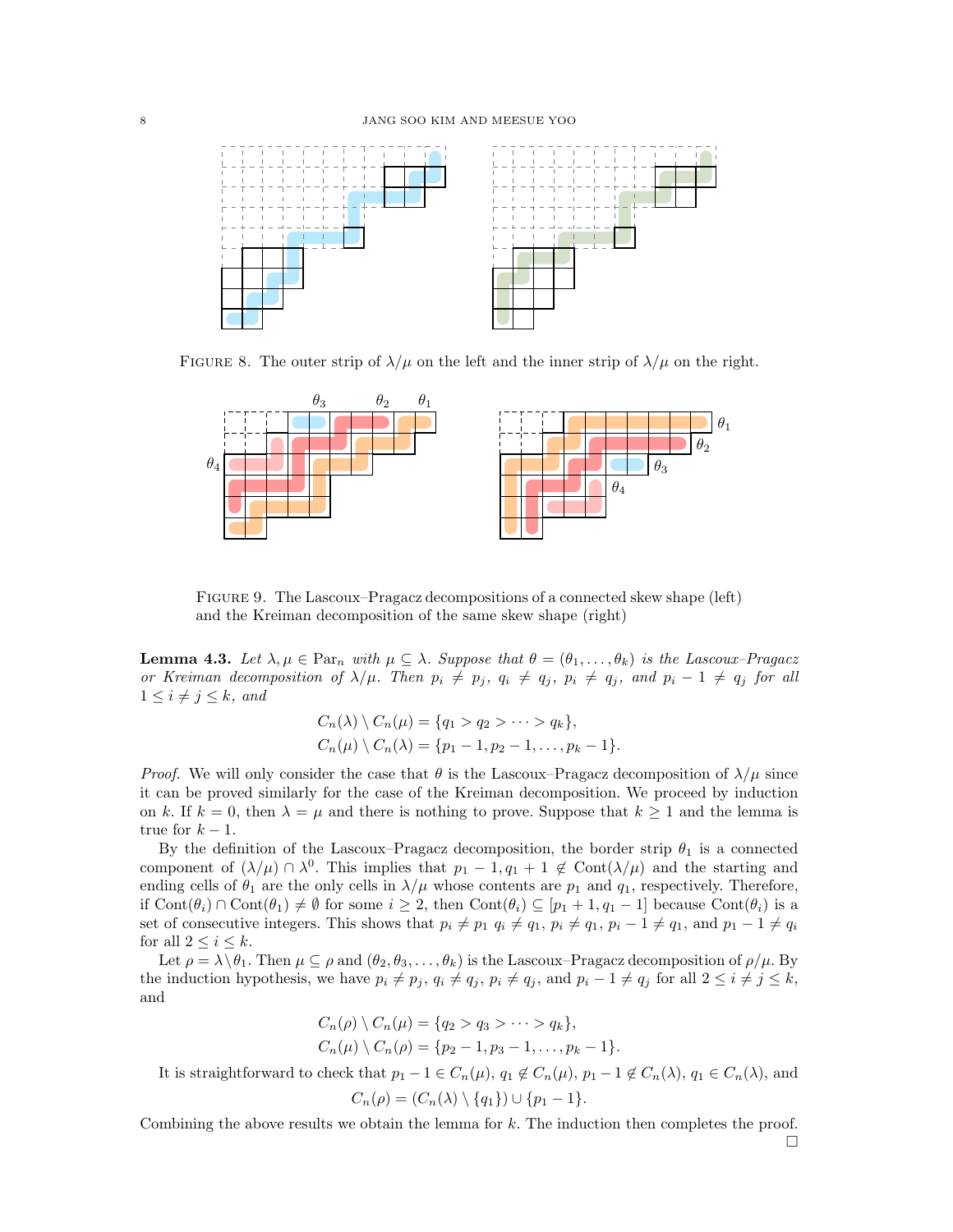By Lemma [4.3,](#page-7-2) if  $\mu \subseteq \lambda$ , then we can restate Theorem [3.4](#page-5-4) using the Lascoux–Pragacz or Kreiman decompositions as follows.

<span id="page-8-3"></span>**Theorem 4.4** (Theorem [1.2\)](#page-1-6). Let  $\lambda$ ,  $\mu$ , and  $\nu$  be partitions and suppose that  $\mu \subseteq \lambda$  and  $\theta =$  $(\theta_1, \ldots, \theta_k)$  is the Lascoux–Pragacz decomposition of  $\lambda/\mu$ . Then we have

<span id="page-8-1"></span>(4.1) 
$$
\mathbf{S}_{\lambda/\nu}^{k-1} \mathbf{S}_{\mu/\nu} = \det \left( (-1)^{\chi(p_j > q_i)} \mathbf{S}_{\lambda(q_i, p_j - 1)/\nu} \right)_{i,j=1}^k,
$$

<span id="page-8-2"></span>(4.2) 
$$
\mathbf{S}_{\nu/\lambda}^{k-1} \mathbf{S}_{\nu/\mu} = \det \left( (-1)^{\chi(p_j > q_i)} \mathbf{S}_{\nu/\lambda(q_i, p_j - 1)} \right)_{i,j=1}^k.
$$

*Proof.* Let  $\mathbf{a} = (a_1, \ldots, a_k)$  and  $\mathbf{b} = (b_1, \ldots, b_k)$  be the sequences defined by

$$
C_n(\lambda) \setminus C_n(\mu) = \{a_1 > a_2 > \cdots > a_k\},
$$
  

$$
C_n(\mu) \setminus C_n(\lambda) = \{b_1 > b_2 > \cdots > b_k\}.
$$

By  $(3.1)$ , we have

$$
\mathbf{S}_{\lambda/\nu}^{k-1} \mathbf{S}_{\mu/\nu} = (-1)^{\text{inv}(\mathbf{b}, \mathbf{a}) + {k \choose 2}} \det \left( (-1)^{\chi(b_j > a_i)} \mathbf{S}_{\lambda(a_i, b_j)/\nu} \right)_{i,j=1}^k.
$$

By Lemma [4.3,](#page-7-2) we have  $\mathbf{a} = \mathbf{q}$  and  $\{p_1 - 1, p_2 - 1, \ldots, p_k - 1\} = \{b_1, b_2, \ldots, b_k\}$ . Let  $\mathbf{b}' =$  $(b'_1, b'_2, \ldots, b'_k) = (b_k, b_{k-1}, \ldots, b_1)$  be the increasing rearrangement of **b**. Then we can rewrite the above equation as

(4.3) 
$$
\mathbf{S}_{\lambda/\nu}^{k-1} \mathbf{S}_{\mu/\nu} = (-1)^{\text{inv}(\mathbf{b}, \mathbf{q})} \det \left( (-1)^{\chi(b'_j > q_i)} \mathbf{S}_{\lambda(q_i, b'_j)/\nu} \right)_{i,j=1}^k \n= (-1)^{\text{inv}(\mathbf{b}, \mathbf{q}) + \text{inv}(\pi)} \det \left( (-1)^{\chi(p_j - 1 > q_i)} \mathbf{S}_{\lambda(q_i, p_j - 1)/\nu} \right)_{i,j=1}^k,
$$

<span id="page-8-0"></span>where  $\pi$  is the permutation of  $\{1, 2, \ldots, k\}$  satisfying

$$
\mathbf{p}-\mathbf{1}:=(p_1-1,p_2-1,\ldots,p_k-1)=(b'_{\pi(1)},b'_{\pi(2)},\ldots,b'_{\pi(k)}).
$$

Note that  $inv(\pi)$  is the number of pairs  $(i, j)$  with  $i < j$  and  $\pi(i) > \pi(j)$ , where  $\pi(i) > \pi(j)$ is equivalent to  $b'_{\pi(i)} > b'_{\pi(j)}$ , which in turn is equivalent to  $p_i > p_j$ . Thus inv( $\pi$ ) is equal to the number of pairs  $(i, j)$  with  $i < j$  and  $p_i > p_j$ . By the construction of the Lascoux–Pragacz decomposition, if  $i < j$ , then we must have either  $p_j < q_j < p_i < q_i$  or  $p_i < p_j \le q_j < q_i$ . This shows that  $\text{inv}(\pi)$  is equal to the number of pairs  $(\theta_i, \theta_j)$  of border strips such that  $p(\theta_i) > q(\theta_j)$ , which automatically implies  $i < j$ . Therefore  $inv(\pi) = inv(\mathbf{p}, \mathbf{q})$ . On the other hand, by Lemma [4.3,](#page-7-2) we have  $p_i - 1 \neq q_j$  for all  $1 \leq i, j \leq n$ . Thus  $\text{inv}(\pi) = \text{inv}(\mathbf{p}, \mathbf{q}) = \text{inv}(\mathbf{p} - 1, \mathbf{q}) = \text{inv}(\mathbf{b}, \mathbf{q})$  and  $\chi(p_i - 1 > q_i) = \chi(p_i > q_i)$ . Therefore the right hand sides of [\(4.3\)](#page-8-0) and [\(4.1\)](#page-8-1) are equal, which completes the proof of [\(4.1\)](#page-8-1).

The second identity [\(4.2\)](#page-8-2) can be proved similarly.

$$
\qquad \qquad \Box
$$

**Theorem 4.5.** Let  $\lambda, \mu$ , and  $\nu$  be partitions. Suppose that  $\mu \subseteq \lambda$  and  $\theta = (\theta_1, \ldots, \theta_k)$  is the Kreiman decomposition of  $\lambda/\mu$ . Then we have

<span id="page-8-4"></span>(4.4) 
$$
\mathbf{S}_{\mu/\nu}^{k-1} \mathbf{S}_{\lambda/\nu} = \det \left( (-1)^{\chi(p_i > q_j)} \mathbf{S}_{\mu(p_i - 1, q_j)/\nu} \right)_{i,j=1}^k,
$$

<span id="page-8-5"></span>(4.5) 
$$
\mathbf{S}_{\nu/\lambda}^{k-1} \mathbf{S}_{\nu/\mu} = \det \left( (-1)^{\chi(p_i > q_j)} \mathbf{S}_{\nu/\mu(p_i - 1, q_j)} \right)_{i,j=1}^k.
$$

*Proof.* Let  $\mathbf{a} = (a_1, \ldots, a_k)$  and  $\mathbf{b} = (b_1, \ldots, b_k)$  be the sequences defined by

$$
C_n(\mu) \setminus C_n(\lambda) = \{a_1 > a_2 > \cdots > a_k\},
$$
  

$$
C_n(\lambda) \setminus C_n(\mu) = \{b_1 > b_2 > \cdots > b_k\}.
$$

Then by  $(3.1)$  with the roles of  $\lambda$  and  $\mu$  switched, we have

$$
\mathbf{S}_{\mu/\nu}^{k-1} \mathbf{S}_{\lambda/\nu} = (-1)^{\mathrm{inv}(\mathbf{b}, \mathbf{a}) + {k \choose 2}} \det \left( (-1)^{\chi(b_j > a_i)} \mathbf{S}_{\mu(a_i, b_j)/\nu} \right)_{i,j=1}^k.
$$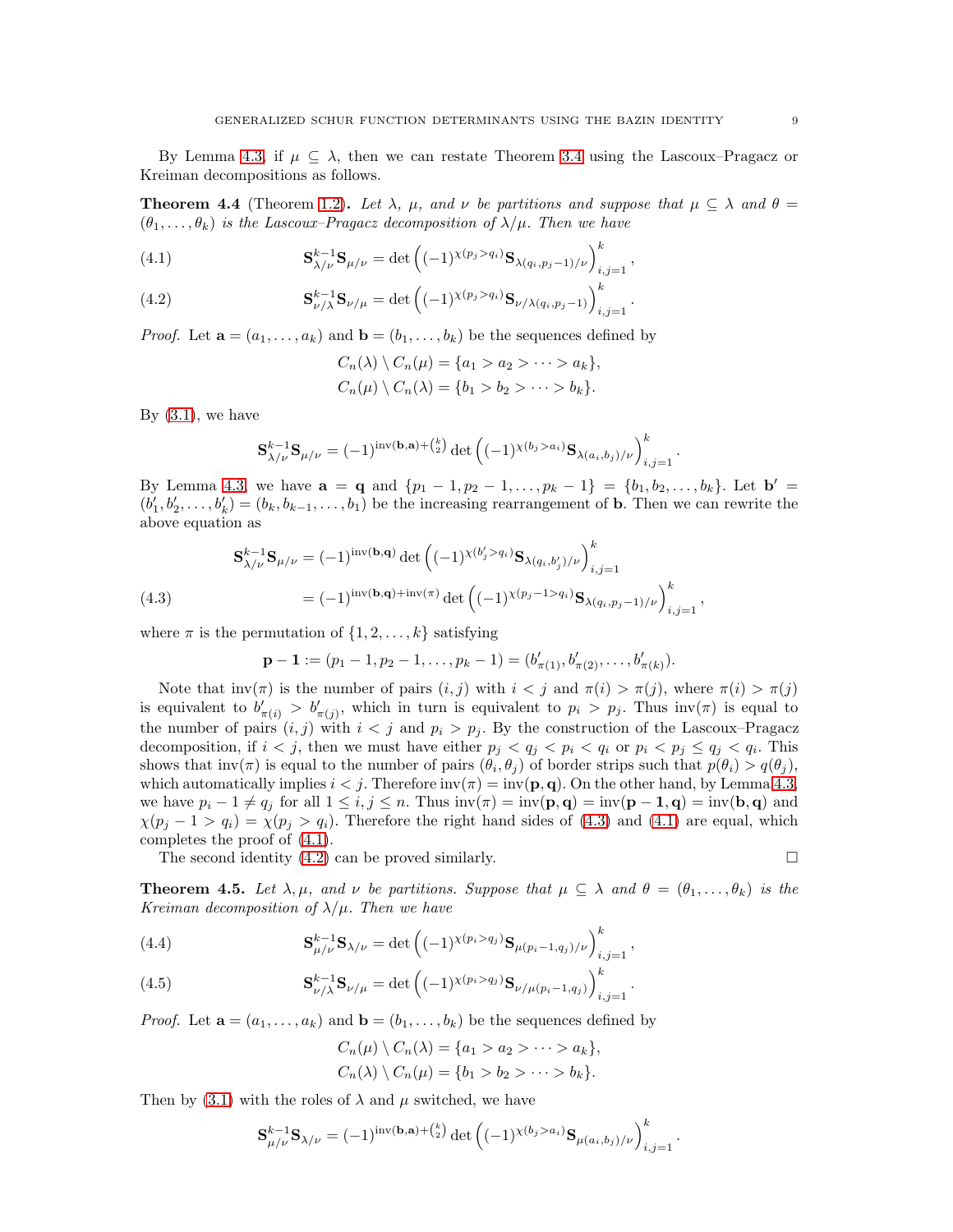

<span id="page-9-1"></span>FIGURE 10. The Lascoux–Pragacz decomposition of  $\lambda/\mu$  on the left and the skew shape  $\nu/\lambda$  on the right.

By Lemma [4.3,](#page-7-2) we have  $\mathbf{b} = \mathbf{q}$  and  $\{p_1 - 1, p_2 - 1, \ldots, p_k - 1\} = \{a_1, a_2, \ldots, a_k\}$ . Let  $\mathbf{a}' =$  $(a'_1, a'_2, \ldots, a'_k) = (a_k, a_{k-1}, \ldots, a_1)$  be the increasing rearrangement of **a**. Then we can rewrite the above equation as

(4.6) 
$$
\mathbf{S}_{\mu/\nu}^{k-1} \mathbf{S}_{\lambda/\nu} = (-1)^{\text{inv}(\mathbf{q}, \mathbf{a})} \det \left( (-1)^{\chi(q_j > a'_i)} \mathbf{S}_{\mu(a'_i, q_j)/\nu} \right)_{i,j=1}^k
$$

$$
= (-1)^{\text{inv}(\mathbf{q}, \mathbf{a}) + \text{inv}(\pi)} \det \left( (-1)^{\chi(q_j > p_i - 1)} \mathbf{S}_{\mu(p_i - 1, q_j)/\nu} \right)_{i,j=1}^k,
$$

<span id="page-9-0"></span>where  $\pi$  is the permutation of  $\{1, 2, \ldots, k\}$  satisfying

$$
\mathbf{p}-\mathbf{1}:=(p_1-1,p_2-1,\ldots,p_k-1)=(a'_{\pi(1)},a'_{\pi(2)},\ldots,a'_{\pi(k)}).
$$

By the same argument as in the proof of Theorem [4.4,](#page-8-3) we have

$$
inv(\pi) = inv(\mathbf{p}, \mathbf{q}) = inv(\mathbf{p} - \mathbf{1}, \mathbf{q}) = inv(\mathbf{a}, \mathbf{q}) = k^2 - inv(\mathbf{q}, \mathbf{a}).
$$

Thus we can rewrite [\(4.6\)](#page-9-0) as

$$
\mathbf{S}_{\mu/\nu}^{k-1} \mathbf{S}_{\lambda/\nu} = \det \left( (-1)^{1-\chi(q_j > p_i - 1)} \mathbf{S}_{\mu(p_i - 1, q_j)/\nu} \right)_{i,j=1}^k
$$

.

Since  $q_j \neq p_i - 1$  for all  $1 \leq i, j \leq k$  by Lemma [4.3,](#page-7-2) we have  $1 - \chi(q_j > p_i - 1) = \chi(q_j \leq p_i - 1)$  $\chi(q_i \langle p_i \rangle)$ , which together with the above equation shows [\(4.4\)](#page-8-4).

The second identity  $(4.5)$  can be proved similarly.

**Example 4.6.** Let  $\lambda = (6, 6, 6, 3, 3), \mu = (4, 3, 2)$  and  $\nu = (7, 6, 6, 5, 3, 2)$ . The Lascoux–Pragacz decomposition of  $\lambda/\mu$  and the skew shape  $\nu/\lambda$  are shown in Figure [10.](#page-9-1) Then [\(4.2\)](#page-8-2) of Theorem [4.4](#page-8-3) implies that  $S^2_{\nu/\lambda}S_{\nu/\mu}$  is equal to the determinant shown in Figure [11.](#page-10-0)

If  $\nu = \lambda$ , then the  $(i, j)$ -entry of the matrix in [\(4.2\)](#page-8-2) is

$$
(-1)^{\chi(p_j > q_i)} \mathbf{S}_{\nu/\lambda(q_i, p_j - 1)} = \begin{cases} \mathbf{S}_{\lambda^0[p_j, q_i]} & \text{if } p_j \le q_i, \\ \mathbf{S}_{\lambda} & \text{if } p_j - 1 = q_i, \\ 0 & \text{if } p_j - 1 \ge q_i, \end{cases}
$$

where the right hand side is exactly the same as the definition of  $\mathbf{S}_{\lambda^0[p_j,q_i]}$ . Therefore we obtain the following Lascoux–Pragacz identity for  $S_{\lambda/\mu}$ , in which the case  $\mu = \emptyset$  is proved by Macdonald [\[10,](#page-20-0)  $(9,9)$ .

**Corollary 4.7.** Suppose that  $\mu \subseteq \lambda$  and  $\theta = (\theta_1, \ldots, \theta_k)$  is the Lascoux–Pragacz decomposition of  $\lambda/\mu$ . Then we have

$$
\mathbf{S}_{\lambda/\mu}=\det\left(\mathbf{S}_{\lambda^0[p_j,q_i]}\right)_{i,j=1}^k.
$$

By setting  $\nu = \emptyset$  in [\(4.1\)](#page-8-1) and [\(4.4\)](#page-8-4), we obtain the following two corollaries.

<span id="page-9-2"></span>**Corollary 4.8.** Suppose that  $\mu \subseteq \lambda$  and  $\theta = (\theta_1, \ldots, \theta_k)$  is the Lascoux–Pragacz decomposition of  $\lambda/\mu$ . Then we have

$$
\mathbf{S}_{\lambda}^{k-1} \mathbf{S}_{\mu} = \det \left( (-1)^{\chi(p_j > q_i)} \mathbf{S}_{\lambda(q_i, p_j - 1)} \right)_{i,j=1}^k.
$$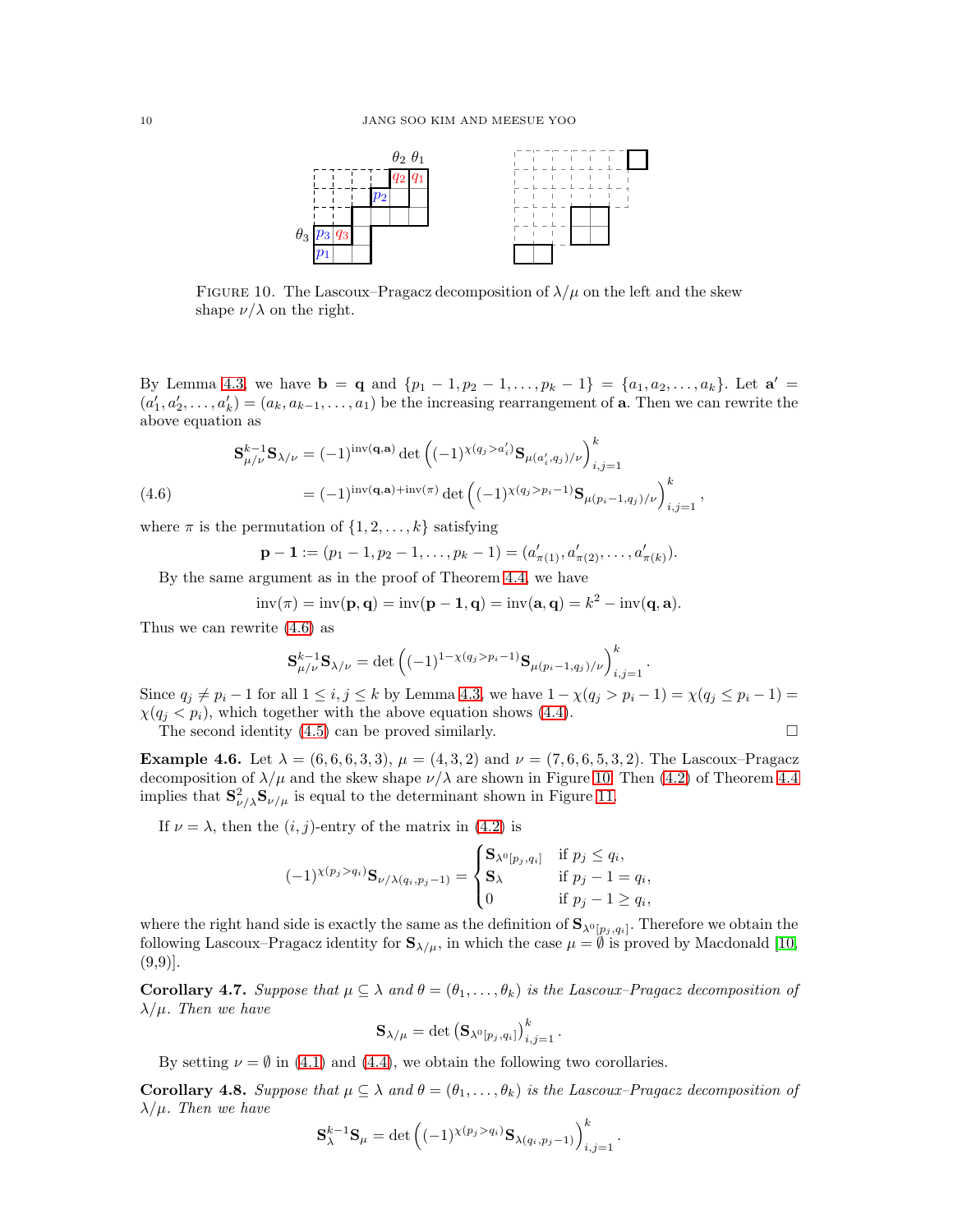

<span id="page-10-0"></span>FIGURE 11. An illustrate of the determinant det  $((-1)^{\chi(p_j > q_i)} \mathbf{S}_{\nu/\lambda(q_i, p_j-1)})_{i,j=1}^k$ . The  $(i, j)$ -entry shows the sign  $(-1)^{\chi(p_j > q_i)}$  and the (not necessarily connected) skew shape  $\nu/\lambda(q_i, p_j - 1)$  in thick lines. The partition  $\lambda(q_i, p_j - 1)$  is obtained from  $\lambda$  by removing (blue) or adding (red) a border strip depending on the sign.

**Corollary 4.9.** Suppose that  $\mu \subseteq \lambda$  and  $\theta = (\theta_1, \ldots, \theta_k)$  is the Kreiman decomposition of  $\lambda/\mu$ . Then we have

$$
\mathbf{S}_{\mu}^{k-1}\mathbf{S}_{\lambda} = \det \left( (-1)^{\chi(p_i > q_j)} \mathbf{S}_{\mu(p_i-1,q_j)} \right)_{i,j=1}^k.
$$

**Example 4.10.** For  $\lambda/\mu = (6, 6, 6, 3, 3)/(4, 3, 2)$ , the Lascoux–Pragacz decomposition of  $\lambda/\mu$  is shown in Figure [10.](#page-9-1) Then Corollary [4.8](#page-9-2) implies that  $S^2_{\lambda}S_{\mu}$  is equal to the determinant shown in Figure [12.](#page-11-0)

We now show that Corollary [4.8](#page-9-2) implies (a corrected version of) a conjecture of Morales, Pak, and Panova [\[12\]](#page-20-7).

Macdonald's 6th variation  $s_\lambda(\mathbf{x}|\mathbf{a})$  of Schur functions [\[10\]](#page-20-0), also known as *factorial Schur func*tions, are defined by

$$
s_{\lambda}(\mathbf{x}|\mathbf{a}) = \frac{\det ((x_i - a_1)(x_i - a_2) \cdots (x_i - a_{\lambda_j + d - j}))_{i,j=1}^d}{\prod_{1 \le i < j \le d} (x_i - x_j)},
$$

where  $\mathbf{x} = (x_1, \dots, x_d)$  is a sequence of variables and  $\mathbf{a} = (a_1, a_2, \dots)$  is a sequence of parameters. Note that  $s_\lambda(\mathbf{x}|\mathbf{a})$  is a symmetric polynomial in the variables **x** with parameters **a**. If  $a_i = 0$  for all i, then  $s_\lambda(\mathbf{x}|\mathbf{a})$  becomes the Schur polynomial  $s_\lambda(\mathbf{x})$ . The factorial Schur functions  $s_\lambda(\mathbf{x}|\mathbf{a})$  are a special case of Macdonald's 9th variation  $S_{\lambda}$  of Schur functions.

By specializing the Macdonald's 9th variation to the factorial Schur functions in Corollary [4.8,](#page-9-2) we obtain the following result, which is a corrected version of a conjecture proposed by Morales, Pak, and Panova [\[12\]](#page-20-7).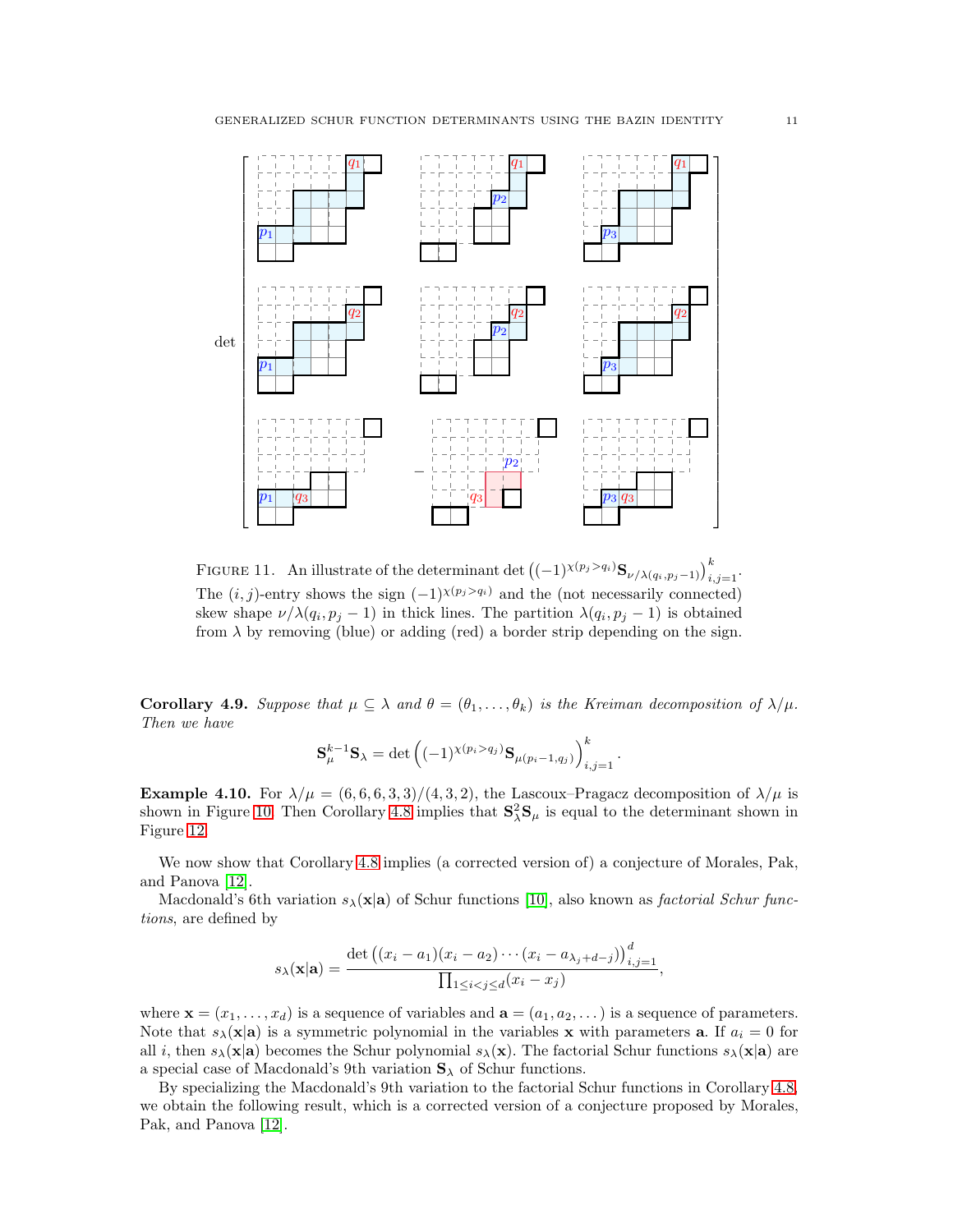

<span id="page-11-0"></span>FIGURE 12. An illustrate of the determinant det  $((-1)^{\chi(p_j>q_i)}\mathbf{S}_{\lambda(q_i,p_j-1)})_{i,j=1}^k$ . The  $(i, j)$ -entry shows the sign  $(-1)^{\chi(p_j > q_i)}$  and the partition  $\lambda(q_i, p_j - 1)$ , which is obtained from  $\lambda$  by either removing (red) or adding (blue) a border strip.

<span id="page-11-1"></span>**Corollary 4.11.** Let  $\theta = (\theta_1, \ldots, \theta_k)$  be the Lascoux–Pragacz decomposition of a skew shape  $\lambda/\mu$ with  $\ell(\lambda) \leq d$ . Then

,

<span id="page-11-3"></span>(4.7) 
$$
s_{\mu}(\mathbf{x}|\mathbf{a})s_{\lambda}(\mathbf{x}|\mathbf{a})^{k-1} = \det \left((-1)^{\chi(p_j > q_i)} s_{\lambda(q_i, p_j - 1)}(\mathbf{x}|\mathbf{a})\right)_{i,j=1}^k
$$

where  $\mathbf{x} = (x_1, ..., x_d)$  and  $\mathbf{a} = (a_1, a_2, ...)$ .

Remark 4.12. The original conjecture of Morales, Pak, and Panova [\[12,](#page-20-7) Conjecture 7.9] states that, under the same assumption in Corollary [4.11,](#page-11-1)

<span id="page-11-2"></span>(4.8) 
$$
s_{\mu}(\mathbf{x}|\mathbf{a})s_{\lambda}(\mathbf{x}|\mathbf{a})^{k-1} = \det (s_{\lambda \setminus \lambda^{0}[p_{j},q_{i}]}(\mathbf{x}|\mathbf{a}))_{i,j=1}^{k}.
$$

In fact [\(4.8\)](#page-11-2) is not true even for the Schur function case. As a counterexample, if  $\lambda = (2, 1)$ ,  $\mu = (1), \mathbf{x} = (x_1, x_2),$  and  $\mathbf{a} = (0, 0, \dots),$  then the Lascoux–Pragacz decomposition  $\theta = (\theta_1, \theta_2)$ has two border strips with  $p_1 = q_1 = 1$  and  $p_2 = q_2 = -1$ . One can easily check using Pieri's rule that the left hand side of [\(4.8\)](#page-11-2) is

(4.9) 
$$
s_{\mu}(\mathbf{x})s_{\lambda}(\mathbf{x}) = s_{(3,1)}(\mathbf{x}) + s_{(2,2)}(\mathbf{x}) + s_{(2,1,1)}(\mathbf{x}) = s_{(3,1)}(\mathbf{x}) + s_{(2,2)}(\mathbf{x}).
$$

However, the right hand side of [\(4.8\)](#page-11-2) is

<span id="page-11-4"></span>
$$
\det (s_{\lambda \setminus \lambda^0[p_j, q_i]}(\mathbf{x}))_{i,j=1}^2 = \det \begin{pmatrix} s_{\lambda \setminus \lambda^0[1,1]}(\mathbf{x}) & s_{\lambda \setminus \lambda^0[-1,1]}(\mathbf{x}) \\ s_{\lambda \setminus \lambda^0[1,-1]}(\mathbf{x}) & s_{\lambda \setminus \lambda^0[-1,-1]}(\mathbf{x}) \end{pmatrix}
$$

$$
= \det \begin{pmatrix} s_{(1,1)}(\mathbf{x}) & s_{\emptyset}(\mathbf{x}) \\ 0 & s_{(2)}(\mathbf{x}) \end{pmatrix}
$$

$$
= s_{(3,1)}(\mathbf{x}) + s_{(2,1,1)}(\mathbf{x}) = s_{(3,1)}(\mathbf{x}).
$$

Note that the right hand side of [\(4.7\)](#page-11-3) for the running example is

$$
\det \left( (-1)^{\chi(p_j > q_i)} s_{\lambda(q_i, p_j - 1)}(\mathbf{x}) \right)_{i,j=1}^2 = \det \begin{pmatrix} s_{(1,1)}(\mathbf{x}) & s_{\emptyset}(\mathbf{x}) \\ -s_{(2,2)}(\mathbf{x}) & s_{(2)}(\mathbf{x}) \end{pmatrix}
$$
  
=  $s_{(3,1)}(\mathbf{x}) + s_{(2,1,1)}(\mathbf{x}) + s_{(2,2)}(\mathbf{x}) = s_{(3,1)}(\mathbf{x}) + s_{(2,2)}(\mathbf{x}),$ 

which is equal to  $s_{\mu}(\mathbf{x})s_{\lambda}(\mathbf{x})$  as shown in [\(4.9\)](#page-11-4).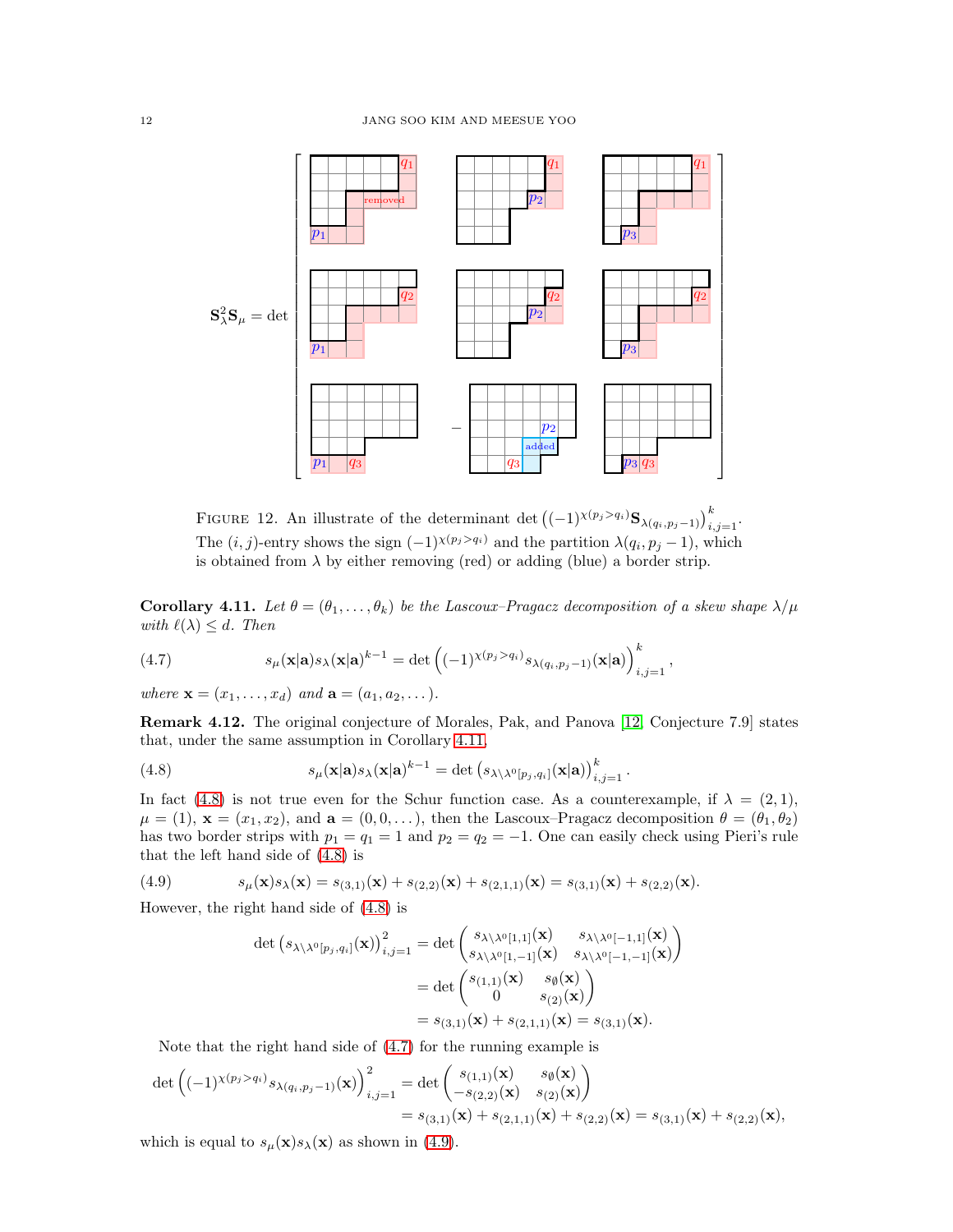

<span id="page-12-1"></span>FIGURE 13. A skew shape  $\nu/\lambda$  and the outer strip  $\lambda^0$  with contents are shown on the left, where the cells of  $\nu/\lambda$  are colored red. The border strip  $\gamma$  on the right is  $\nu/\lambda$ -compatible.

# 5. A generalized Hamel–Goulden formula

<span id="page-12-0"></span>In this section we give a generalization of the Hamel–Goulden formula. Our result involves generalizations of cutting strips as well as Schur functions. As corollaries we obtain Jin's result [\[8\]](#page-20-5) and a generalized Giambelli formula.

We first introduce some definitions.

<span id="page-12-2"></span>**Definition 5.1.** Let  $\lambda$  and  $\nu$  be partitions with  $\lambda \subseteq \nu$ . A border strip  $\gamma$  is  $\nu/\lambda$ -compatible if the following condition holds:

- Cont $(\nu/\lambda) \subseteq \text{Cont}(\lambda)$ , and
- for any connected component  $\alpha$  of  $\nu/\lambda$ , we have

$$
\lambda^{0}[a-1, b+1] = \gamma[a-1, b+1],
$$

where  $a = \min(\text{Cont}(\alpha))$  and  $b = \max(\text{Cont}(\alpha)).$ 

See Figure [13.](#page-12-1)

<span id="page-12-3"></span>**Definition 5.2.** Let  $\lambda$  and  $\nu$  be partitions with  $\lambda \subseteq \nu$ . A partition  $\mu \subseteq \lambda$  is  $\nu/\lambda$ -compatible if the following condition holds:

- Cont $(\nu/\lambda) \subseteq$  Cont $(\lambda)$ , and
- for any connected component  $\alpha$  of  $\nu/\lambda$ , we have

$$
\lambda^0[a, b] = \mu^+[a, b],
$$

where  $a = \min(\text{Cont}(\alpha))$  and  $b = \max(\text{Cont}(\alpha)).$ 

See Figure [14.](#page-13-0)

In Definitions [5.1](#page-12-2) and [5.2](#page-12-3) one can use  $\lambda^+$  instead of  $\lambda^0$ ; if  $\alpha$  is a connected component of  $\nu/\lambda$ , then since  $Cont(\alpha) \subseteq Cont(\lambda)$ , we have

$$
\lambda^{0}[a-1,b+1] = \lambda^{+}[a-1,b+1],
$$

where  $a = min(Cont(\alpha))$  and  $b = max(Cont(\alpha))$ .

Note that if  $\nu = \lambda$ , then by definition every border strip  $\gamma$  and every partition  $\mu \subseteq \lambda$  are  $\nu/\lambda$ -compatible.

Recall that we have defined  $\gamma[a, b] = \{x \in \gamma : c(x) \in [a, b]\}$  for a border strip  $\gamma$ . We extend this definition to any connected skew shape  $\alpha$ , that is,

$$
\alpha[a, b] = \{x \in \alpha : c(x) \in [a, b]\}.
$$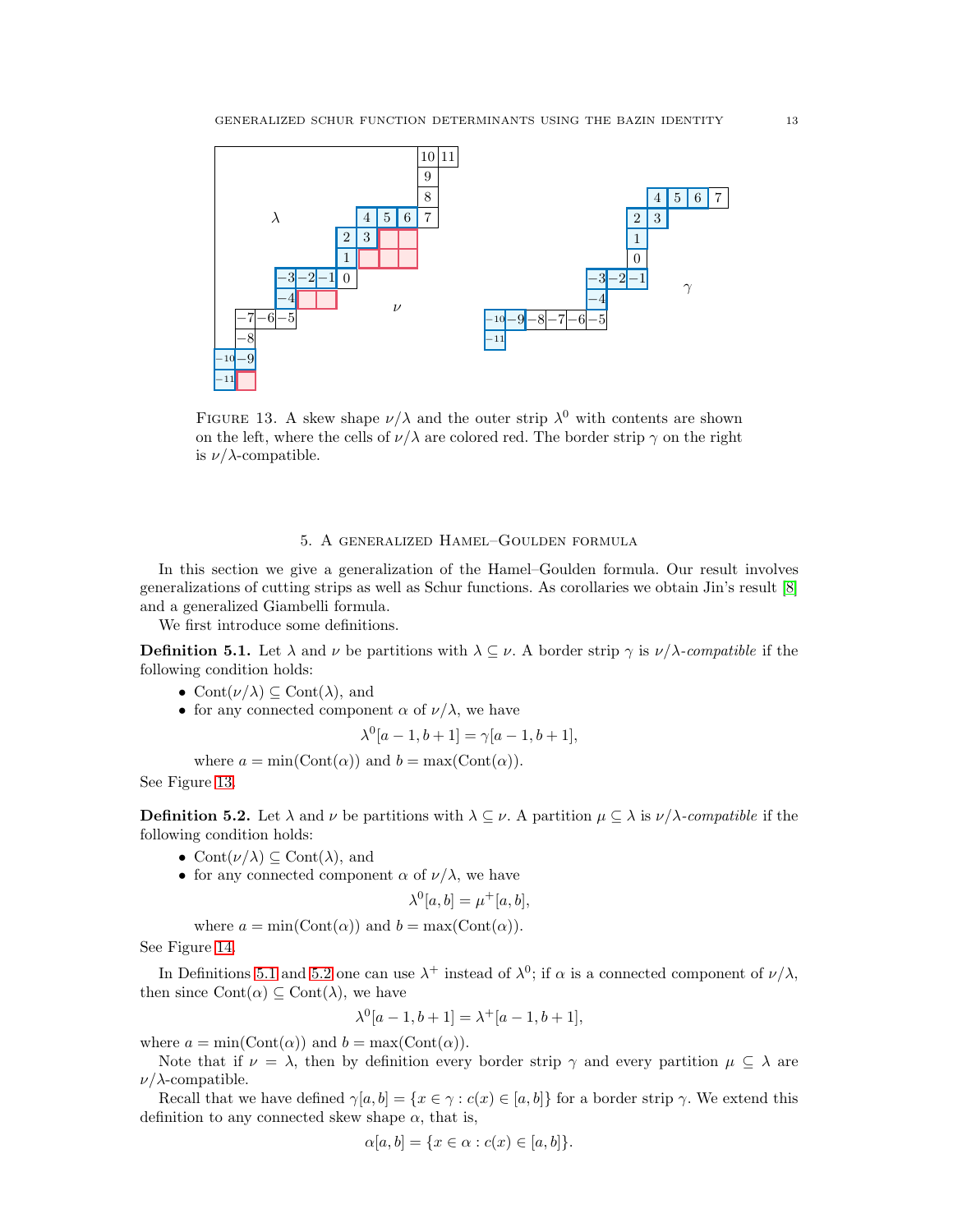

FIGURE 14. A  $\nu/\lambda$ -compatible partition  $\mu$  for the skew shape  $\nu/\lambda$  in Figure [13.](#page-12-1)

<span id="page-13-0"></span>

<span id="page-13-1"></span>FIGURE 15. The skew shape  $\gamma \oplus \nu/\lambda$  for the border strip  $\gamma$  and the skew shape  $\nu/\lambda$  in Figure [13.](#page-12-1) The contents of the cells in  $\gamma$  are shown and the cells coming from  $\nu/\lambda$  are colored red.



<span id="page-13-2"></span>FIGURE 16. The diagrams  $(\gamma \oplus \nu/\lambda)[-11, -7]$  (left),  $(\gamma \oplus \nu/\lambda)[-6, -1]$  (middle), and  $(\gamma \oplus \nu/\lambda)[-7, 7]$  (right), for the  $\gamma \oplus \nu/\lambda$  in Figure [15.](#page-13-1)

**Definition 5.3.** Suppose that  $\gamma$  is a  $\nu/\lambda$ -compatible border strip. Define  $\gamma \oplus \nu/\lambda$  to be the skew shape obtained from  $\gamma$  by gluing each connected component  $\alpha$  of  $\nu/\lambda$  below  $\gamma$  after shifting  $\alpha$ diagonally so that the southeast boundary of  $\gamma$  and the northwest boundary of  $\alpha$  have common edges. See Figure [15.](#page-13-1)

Observe that if  $\gamma$  is a  $\nu/\lambda$ -compatible border strip and

(5.1) 
$$
a, b \in (Cont(\lambda) \setminus Cont(\nu/\lambda)) \cup \{min(Cont(\lambda)), max(Cont(\lambda))\},\
$$

then  $(\gamma \oplus \nu/\lambda)[a, b]$  is a connected skew shape. See Figure [16.](#page-13-2)

We now state the generalized Hamel–Goulden formula.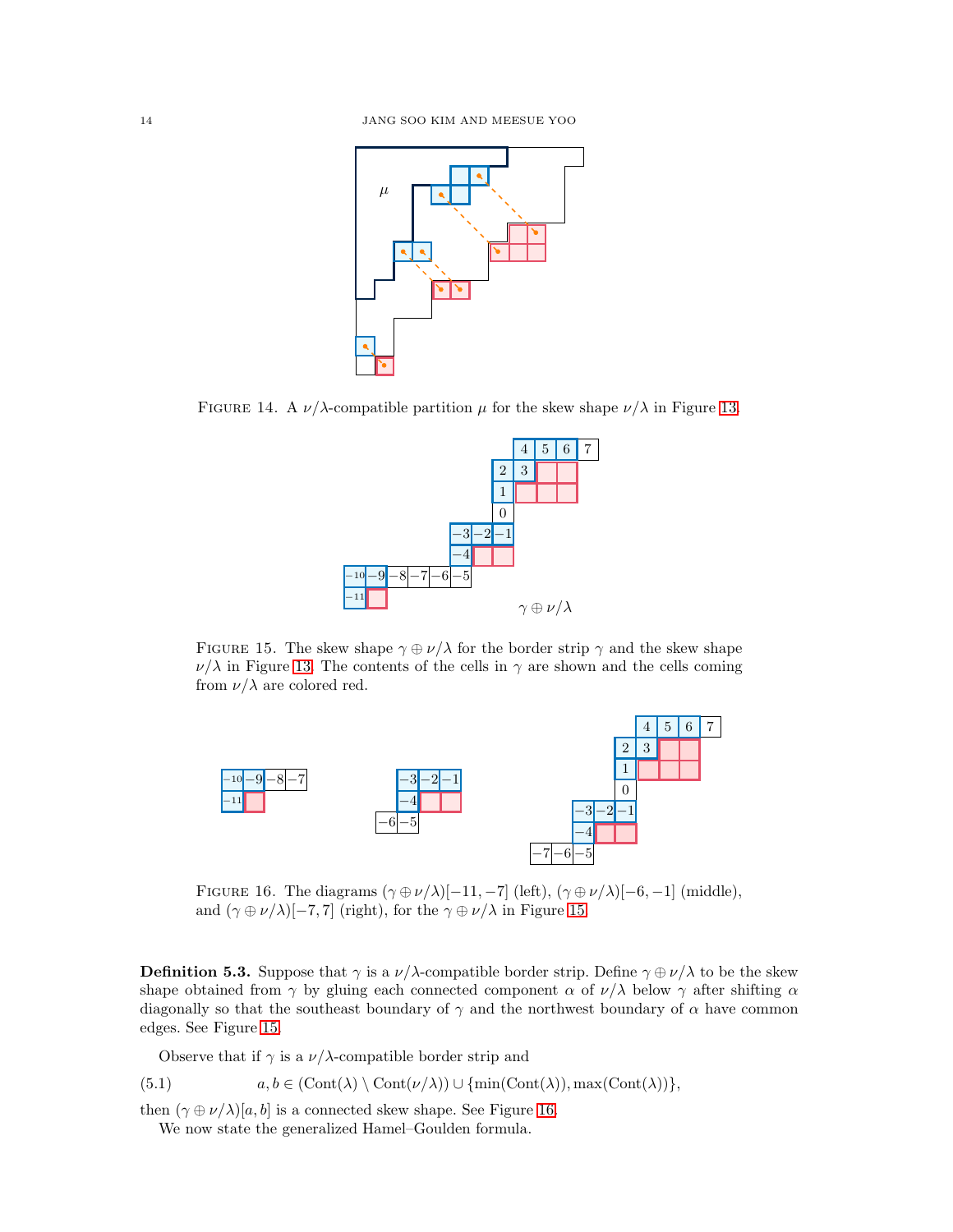

FIGURE 17. The skew shape  $\lambda/\mu$  (black) and the connected components  $\alpha_1$  and  $\alpha_2$  of  $\nu/\lambda$  (red).

<span id="page-14-1"></span>

<span id="page-14-2"></span>FIGURE 18. A border strip  $\gamma$  (left) and the decomposition  $\theta$  (right) of  $\lambda/\mu$  with cutting strip  $\gamma$ .

<span id="page-14-0"></span>**Theorem 5.4.** Let  $\mu \subseteq \lambda \subseteq \nu$  be partitions. Suppose that  $\mu$  is  $\nu/\lambda$ -compatible and  $\gamma$  is a  $\nu/\lambda$ compatible border strip. Let  $\theta = (\theta_1, \ldots, \theta_k)$  be the decomposition of  $\lambda/\mu$  determined by the cutting strip  $\gamma$ . If  $\alpha_1, \ldots, \alpha_\ell$  are the connected components of  $\nu/\lambda$ , we have

$$
\mathbf{S}_{\nu/\mu} \prod_{s=1}^{\ell} \mathbf{S}_{\alpha_s}^{r_s-1} = \det \left( \mathbf{S}_{(\gamma \oplus \nu/\lambda)[p_j, q_i]} \right)_{i,j=1}^k,
$$

where  $r_s$  is the number of strips  $\theta_i$  such that  $Cont(\alpha_s) \subseteq Cont(\theta_i)$ .

Before proving Theorem [5.4](#page-14-0) we give an example and some of its applications.

**Example 5.5.** Consider the partitions  $\nu = (8, 8, 8, 6, 6, 5, 4), \lambda = (8, 8, 6, 6, 6, 3, 3),$  and  $\mu = (4, 3)$ as shown in Figure [17.](#page-14-1) The border strip  $\gamma$  in Figure [18](#page-14-2) is  $\nu/\lambda$ -compatible. The decomposition  $\theta$ of  $\lambda/\mu$  with cutting strip  $\gamma$  is also shown in Figure [18.](#page-14-2) Since  $C(\alpha_1) \subseteq C(\theta_i)$  for  $i = 1, 2, 4$  and  $C(\alpha_2) \subseteq C(\theta_j)$  for  $j = 1, 2$ , we have  $r_1 = 3$  and  $r_2 = 2$ . Thus by Theorem [5.4,](#page-14-0)  $\mathbf{S}_{\nu/\mu} \mathbf{S}_{\alpha_1}^2 \mathbf{S}_{\alpha_2}$  is equal to the determinant shown in Figure [19.](#page-15-0)

If  $\nu = \lambda$  in Theorem [5.4,](#page-14-0) then we obtain the following Hamel–Goulden formula for Macdonald's 9th variation of Schur functions, which was also proved by Bachmann and Charlton [\[1\]](#page-20-8), and Foley and King [\[5\]](#page-20-9) using the Lindström–Gessel–Viennot lemma.

Corollary 5.6. Let  $\lambda$  and  $\mu$  be partitions with  $\mu \subseteq \lambda$ . Suppose that  $\gamma$  is a border strip with Cont( $\lambda$ )  $\subseteq$  Cont( $\gamma$ ) and  $\theta = (\theta_1, \ldots, \theta_k)$  is the decomposition of  $\lambda/\mu$  with cutting strip  $\gamma$ . Then

$$
\mathbf{S}_{\lambda/\mu} = \det \left(\mathbf{S}_{\gamma[p_j, q_i]}\right)_{i,j=1}^k.
$$

If  $\nu/\lambda$  is a disjoint union of single cells and if we restrict Theorem [5.4](#page-14-0) to Schur functions, then we obtain Jin's result [\[8,](#page-20-5) Theorem 2] for the cases when the "enriched diagrams" are not necessary.

For sequences  $\mathbf{a} = (a_1, \ldots, a_r)$  and  $\mathbf{b} = (b_1, \ldots, b_r)$  with  $a_1 > \cdots > a_r \geq 0$  and  $b_1 > \cdots > b_r \geq 0$ 0, the Frobenius notation  $(a|b)$  denotes the partition

$$
\{(i,i): 1 \leq i \leq r\} \cup \{(i,j): 1 \leq i \leq r, i < j \leq a_i\} \cup \{(i,j): 1 \leq j \leq r, j < i \leq b_i\}.
$$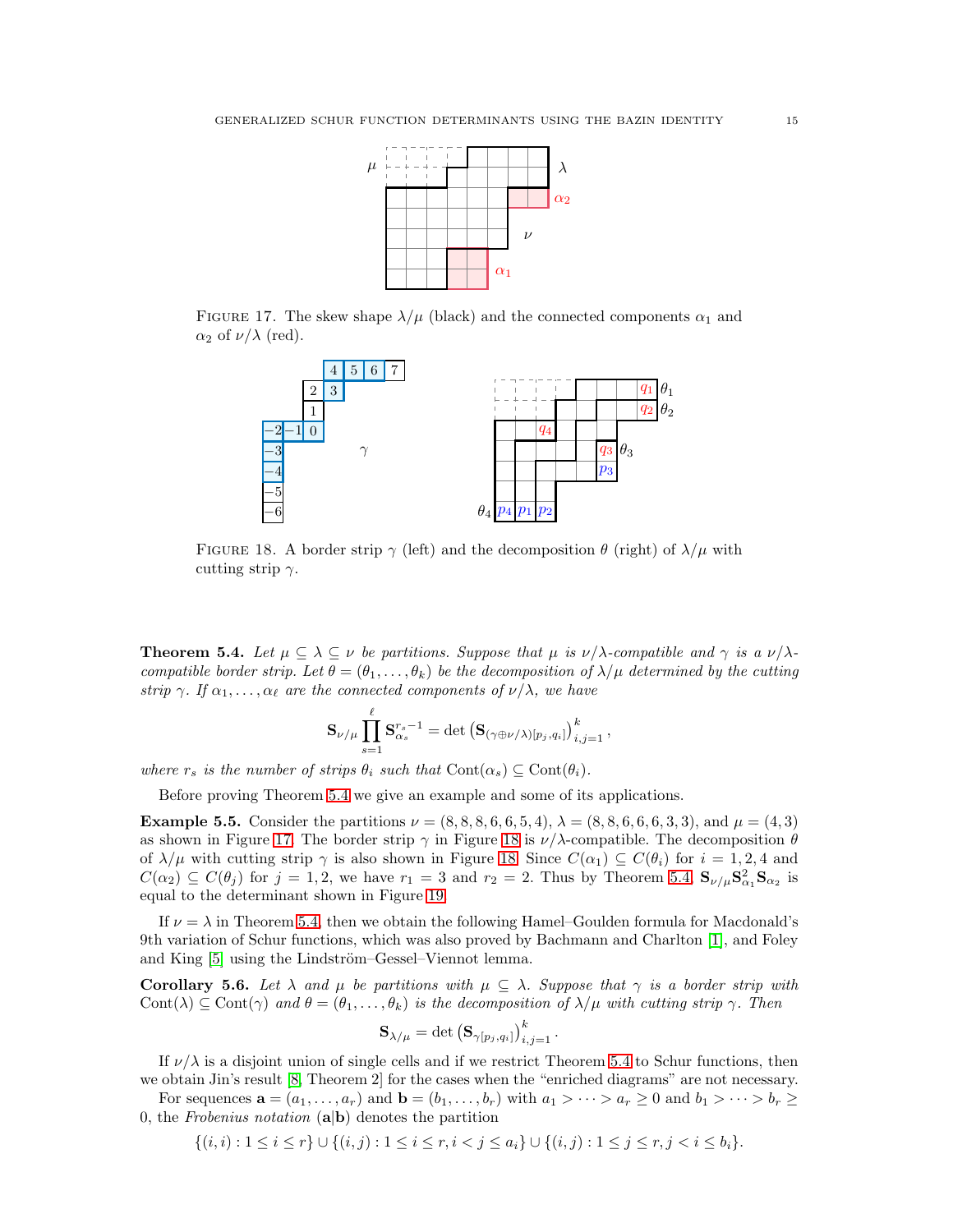

<span id="page-15-0"></span>FIGURE 19. An illustrate of the determinant det  $\left(\mathbf{S}_{(\gamma\oplus \nu/\lambda)[p_j,q_i]}\right)_{i,j=1}^k$ . The  $(i,j)$ entry only shows the skew shape  $(\gamma \oplus \nu/\lambda)[p_j, q_i]$ , where the contents of the cells coming from  $\gamma$  are shown and the cells coming from  $\nu/\lambda$  are colored red.

<span id="page-15-1"></span>FIGURE 20. An illustrate of the Frobenius notation  $(4, 2, 1|3, 1, 0)$  for the partition  $\lambda = (5, 4, 4, 1).$ 

See Figure [20.](#page-15-1)

If we take  $\nu = (a \sqcup c \mid b \sqcup d), \lambda = (a \mid b), \mu = (c \mid d)$ , and  $\theta$  to be the Kreiman decomposition of  $\lambda/\mu$  in Theorem [5.4,](#page-14-0) then we obtain the following generalized Giambelli formula.

<span id="page-15-2"></span>Corollary 5.7. Let  $\mathbf{a} = (a_1, ..., a_r)$ ,  $\mathbf{b} = (b_1, ..., b_r)$ ,  $\mathbf{c} = (c_1, ..., c_s)$ , and  $\mathbf{d} = (d_1, ..., d_s)$  be sequences of integers such that  $r, s \geq 0$  and

 $a_1 > \cdots > a_r > c_1 > \cdots > c_s \ge 0, \qquad b_1 > \cdots > b_r > d_1 > \cdots > d_s \ge 0.$ 

Then

$$
\mathbf{S}_{(\mathbf{c}|\mathbf{d})}^{r-1}\mathbf{S}_{(\mathbf{a}\sqcup\mathbf{c}|\mathbf{b}\sqcup\mathbf{d})}=\det\left(\mathbf{S}_{(a_i\sqcup\mathbf{c}|b_j\sqcup\mathbf{d})}\right)_{1\leq i,j\leq r}.
$$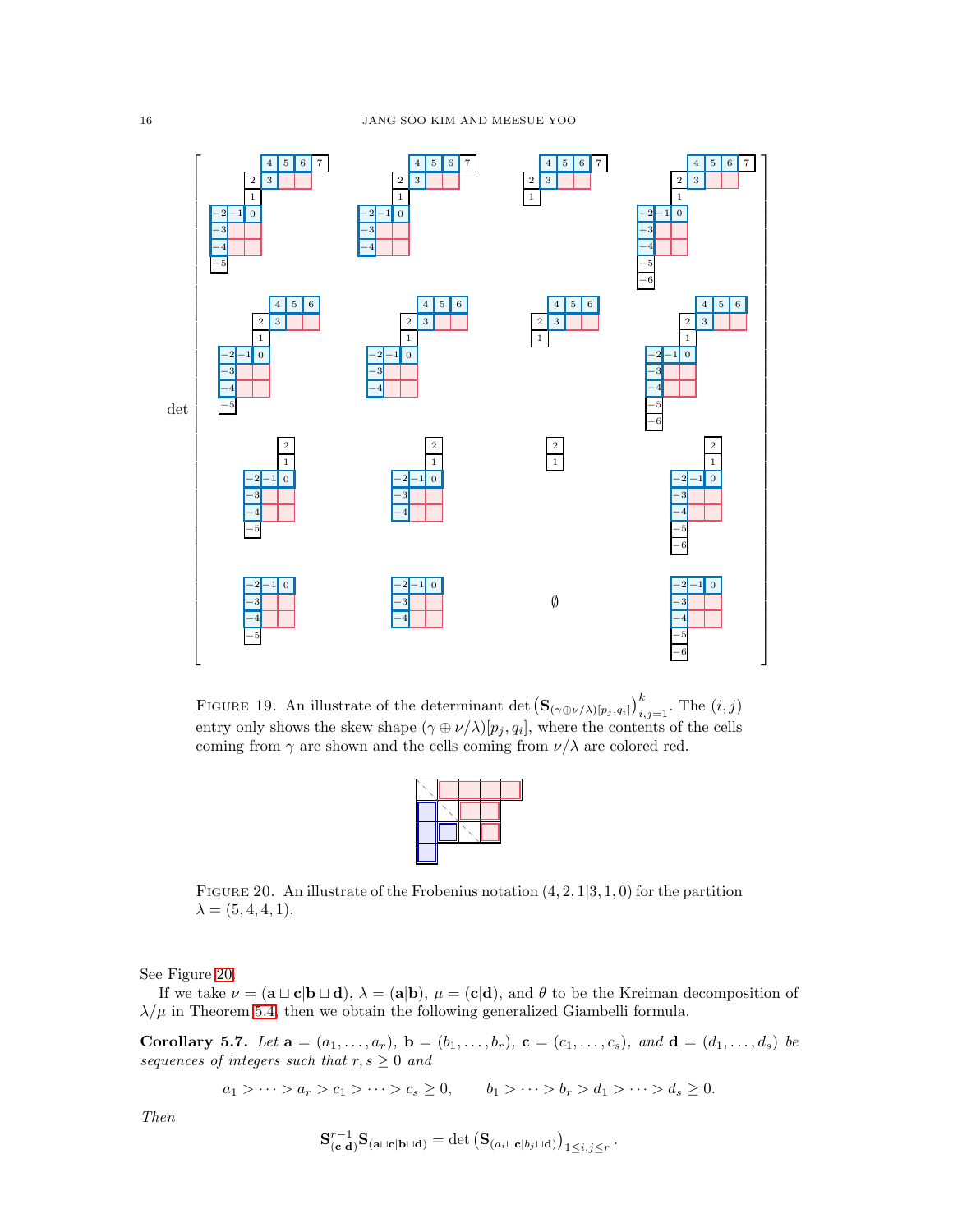If  $c = d = \emptyset$ , then Corollary [5.7](#page-15-2) reduces to the Giambelli formula. If  $c = d = (0)$  in Corollary [5.7,](#page-15-2) we obtain

$$
\mathbf{S}_{(1)}^{r-1}\mathbf{S}_{(\mathbf{a}\sqcup 0|\mathbf{b}\sqcup 0)} = \det\left(\mathbf{S}_{((a_i,0)|(b_j,0))}\right)_{1\leq i,j\leq r},\,
$$

where each entry has a *near hook shape*  $((a_i, 0) | (b_j, 0))$ .

For the rest of this section we give a proof of Theorem [5.4.](#page-14-0) We first recall a known property of  ${\bf S}_{\lambda/\mu}$ .

Let  $\alpha$  and  $\beta$  be skew shapes and let a and b be, respectively, the top-right corner of  $\alpha$  and the bottom-left corner of  $\beta$ . We define  $\alpha \to \beta$  (resp.  $\alpha \uparrow \beta$ ) to be the skew shape obtained from  $\alpha$  by attaching  $\beta$  so that b is to the right of a (resp. above a).

<span id="page-16-0"></span>**Lemma 5.8.** [\[11,](#page-20-12) Chapter I, §5, Example 30 (d)] Let  $\alpha$  and  $\beta$  be skew shapes such that the top-right corner a of  $\alpha$  and the bottom-left corner b of  $\beta$  satisfy  $c(b) = c(a) + 1$ . Then

$$
\mathbf{S}_{\alpha}\mathbf{S}_{\beta} = \mathbf{S}_{\alpha \to \beta} + \mathbf{S}_{\alpha \uparrow \beta}.
$$

Chen, Yan, and Yang [\[3\]](#page-20-4) showed that the Hamel–Goulden formula can be obtained from the Lascoux–Pragacz formula using simple matrix operations. Their proof uses only the fact that the Schur functions satisfy

$$
s_{\alpha}s_{\beta}=s_{\alpha\to\beta}+s_{\alpha\uparrow\beta}.
$$

Hence, by Lemma [5.8,](#page-16-0) their proof extends to the identity in Theorem [5.4.](#page-14-0) This implies that it is sufficient to prove this theorem for the case when  $\theta$  is the Lascoux–Pragacz decomposition of  $\lambda/\mu$ . To this end we need three lemmas.

<span id="page-16-1"></span>Lemma 5.9. The following properties hold.

- (1) If  $\mu \not\subseteq \lambda$ , then  $\mathbf{S}_{\lambda/\mu} = 0$ .
- (2) If  $\mu \subseteq \lambda$  and  $\alpha_1, \ldots, \alpha_s$  are the connected components of  $\lambda/\mu$ , then  $\mathbf{S}_{\lambda/\mu} = \mathbf{S}_{\alpha_1} \cdots \mathbf{S}_{\alpha_s}$ .

Proof. Both properties can be proved similarly as in the Schur function case [\[11,](#page-20-12) Chapter I, §5,  $(5.7)$ ].

<span id="page-16-2"></span>**Lemma 5.10.** Suppose that  $\mu \subseteq \lambda \subseteq \nu$  are partitions such that  $\mu$  is  $\nu/\lambda$ -compatible. Let  $\alpha_1, \ldots, \alpha_\ell$ be the connected components of  $\nu/\lambda$  and let  $\gamma$  be the outer strip of  $\lambda$ . Finally, let  $\theta = (\theta_1, \ldots, \theta_k)$ be the Lascoux–Pragacz decomposition of  $\lambda/\mu$ . Then

$$
\mathbf{S}_{\nu/\lambda(q_i,p_j-1)}=\mathbf{S}_{(\gamma\oplus\nu/\lambda)[p_j,q_i]}\prod_{s=1}^\ell \mathbf{S}_{\alpha_s}^{\chi(q_i\leq \min(\mathrm{Cont}(\alpha_s)))+\chi(p_j>\max(\mathrm{Cont}(\alpha_s)))}.
$$

*Proof.* By Lemma [4.3,](#page-7-2) we have  $p_j - 1 \neq q_i$  for all i, j. Thus there are two cases  $p_j \leq q_i$  and  $p_j - 1 > q_i.$ 

**Case 1:**  $p_j \le q_i$ . Since  $\lambda(q_i, p_j - 1) = \lambda \setminus \lambda^0[p_j, q_i]$ , the connected component  $\alpha_s$  of  $\nu/\lambda$  remains the same in  $\nu/\lambda(q_i, p_j - 1)$  if  $q_i < \min(\text{Cont}(\alpha_s))$  or  $p_j > \max(\text{Cont}(\alpha_s))$ . Otherwise,  $\text{Cont}(\alpha_s) \subseteq$  $[p_j, q_i]$  and therefore  $\alpha_s$  is contained in  $(\gamma \oplus \nu/\lambda)[p_j, q_i]$ , which is a connected component of  $\nu/\lambda(q_i, p_j - 1)$ . Thus by Lemma [5.9,](#page-16-1)

$$
\mathbf{S}_{\nu/\lambda(q_i,p_j-1)}=\mathbf{S}_{(\gamma\oplus\nu/\lambda)[p_j,q_i]}\prod_{s=1}^\ell \mathbf{S}_{\alpha_s}^{\chi(q_i\text{}<\min(\text{Cont}(\alpha_s))\text{ or }p_j\text{>max}(\text{Cont}(\alpha_s)))}.
$$

Since  $q_i$  < min(Cont $(\alpha_s)$ ) and  $p_i > \max(\text{Cont}(\alpha_s))$  cannot be satisfied at the same time, the above equation is the same as the one in the lemma.

**Case 2:**  $p_j - 1 > q_i$ . Since  $\mathbf{S}_{(\gamma \oplus \nu/\lambda)[p_j, q_i]} = 0$ , it suffices to show that  $\nu \not\subseteq \lambda(q_i, p_j - 1)$ , which implies  $\mathbf{S}_{\nu/\lambda(q_i,p_j-1)}=0$  by Lemma [5.9.](#page-16-1) Since  $\lambda(q_i,p_j-1)=\lambda\cup\lambda^+[q_i+1,p_j-1]$  has a cell with content  $p_j - 1$ , to show  $\nu \nsubseteq \lambda(q_i, p_j - 1)$  it is enough to show that  $p_j - 1 \notin \text{Cont}(\nu/\lambda)$ .

For a contradiction suppose  $p_j - 1 \in \text{Cont}(\nu/\lambda)$ . Then  $p_j - 1 \in \text{Cont}(\alpha_s)$  for some s. Since  $\mu$ is  $\nu/\lambda$ -compatible and  $p_j - 1 \in \text{Cont}(\alpha_s)$ , we must have  $\lambda^+[p_j - 1, p_j] = \mu^+[p_j - 1, p_j]$ . On the other hand, we have  $p_j - 1 \in C_n(\mu) \setminus C_n(\lambda)$  by Lemma [4.3.](#page-7-2) Since  $p_j - 1 \in C_n(\mu)$ , the border strip  $\mu^+[p_j-1,p_j]$  must be a vertical domino. However, since  $p_j-1 \notin C_n(\lambda)$ , the border strip  $\lambda^+[p_j-1,p_j]$  must be a horizontal domino. Then  $\lambda^+[p_j-1,p_j] \neq \mu^+[p_j-1,p_j]$ , which is a contradiction. Therefore we must have  $p_i - 1 \notin Cont(\nu/\lambda)$ , which completes the proof.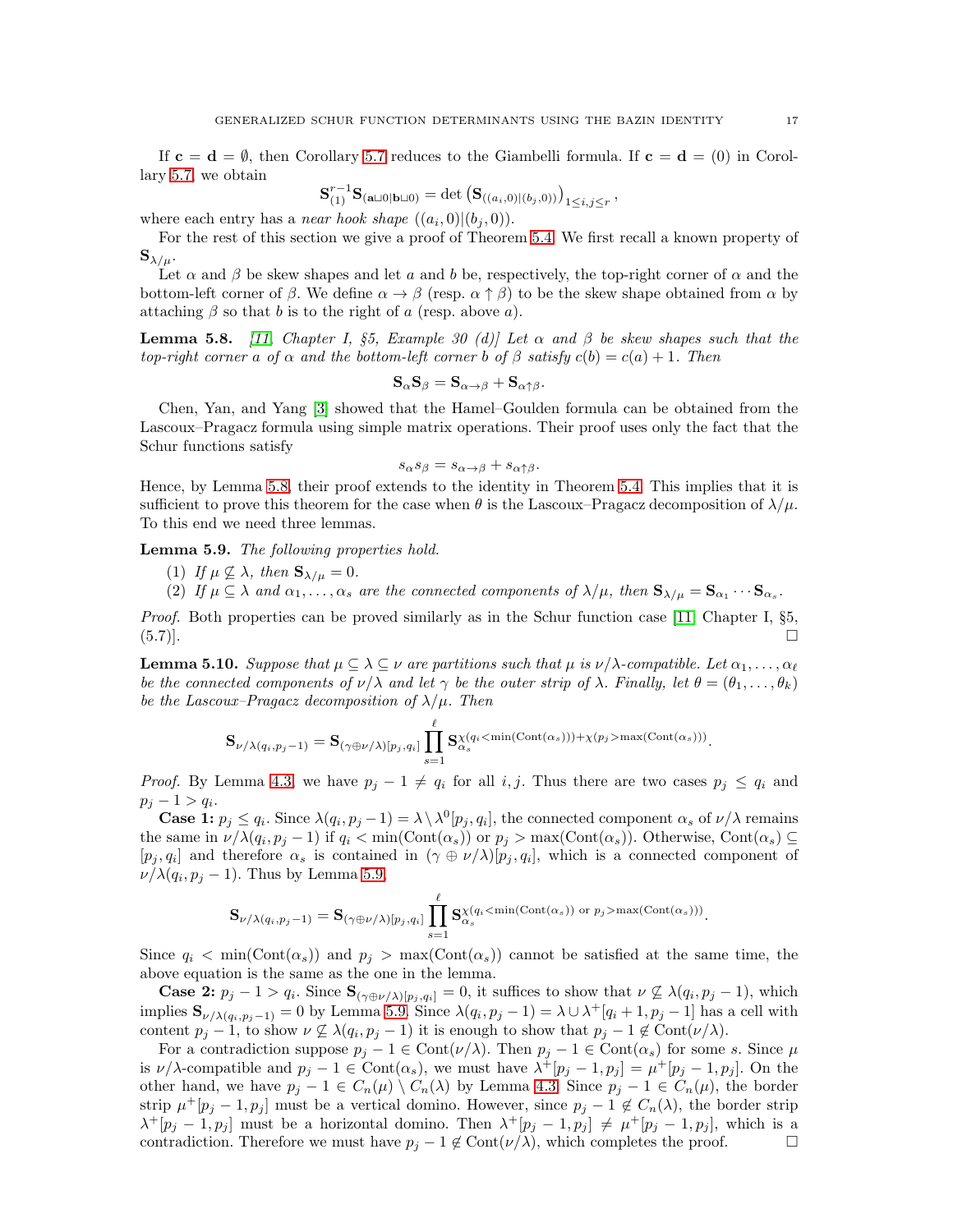<span id="page-17-2"></span>**Lemma 5.11.** Under the same assumptions in Lemma [5.10,](#page-16-2) we have

$$
\mathbf{S}_{\nu/\mu} \prod_{s=1}^\ell \mathbf{S}_{\alpha_s}^{k-1-I_s-J_s} = \det \left(\mathbf{S}_{(\gamma \oplus \nu/\lambda)[p_j,q_i]}\right)_{i,j=1}^k,
$$

where  $I_s$  is the number of  $1 \leq i \leq k$  such that  $q_i < \min(\text{Cont}(\alpha_s))$  and  $J_s$  is the number of  $1 \leq j \leq k$  such that  $p_j > \max(\text{Cont}(\alpha_s)).$ 

Proof. By  $(4.2)$ , we have

$$
\mathbf{S}_{\nu/\mu}\mathbf{S}_{\nu/\lambda}^{k-1} = \det \left( (-1)^{\chi(p_j > q_i)} \mathbf{S}_{\nu/\lambda(q_i, p_j - 1)} \right)_{i,j=1}^k.
$$

By Lemmas [5.9](#page-16-1) and [5.10,](#page-16-2) the above equation can be written as

<span id="page-17-1"></span>
$$
(5.2) \t\mathbf{S}_{\nu/\mu} \prod_{s=1}^{\ell} \mathbf{S}_{\alpha_s}^{k-1} = \det \left( \mathbf{S}_{(\gamma \oplus \nu/\lambda)[p_j, q_i]} \prod_{s=1}^{\ell} \mathbf{S}_{\alpha_s}^{\chi(q_i < \min(\text{Cont}(\alpha_s))) + \chi(p_j > \max(\text{Cont}(\alpha_s)))} \right)_{i,j=1}^k,
$$

where the factor  $(-1)^{\chi(p_j > q_i)}$  can be omitted because  $\mathbf{S}_{(\gamma \oplus \nu/\lambda)[p_j, q_i]} = 0$  if  $p_j > q_i$ . By factoring out the factor  $\prod_{s=1}^{\ell} \mathbf{S}_{\alpha_s}^{\chi(q_i \leq \min(\text{Cont}(\alpha_s)))}$  from each row i and the factor  $\prod_{s=1}^{\ell} \mathbf{S}_{\alpha_s}^{\chi(p_j > \max(\text{Cont}(\alpha_s)))}$  from each column j and dividing both sides of [\(5.2\)](#page-17-1) by these factors we obtain the desired identity.  $\square$ 

Now we are ready to prove Theorem [5.4.](#page-14-0)

*Proof of Theorem [5.4.](#page-14-0)* As we have already discussed, it suffices to show the theorem for the case when  $\theta$  is the Lascoux–Pragacz decomposition of  $\lambda/\mu$ . Then, by Lemma [5.11,](#page-17-2) it suffices to show that  $k - I_s - J_s = r_s$  for all s. By definition,  $k - I_s - J_s$  is the number of border strips  $\theta_i$  such that  $p(\theta_i) \leq \max(\text{Cont}(\alpha_s))$  and  $\min(\text{Cont}(\alpha_s)) \leq q(\theta_i)$ . Since  $\mu$  is  $\nu/\lambda$ -compatible and  $\theta$  is the Lascoux–Pragacz decomposition, every border strip  $\theta_i$  with  $Cont(\alpha_s) \cap Cont(\theta_i) \neq \emptyset$  must satisfy  $Cont(\alpha_s) \subseteq Cont(\theta_i)$ . This implies that  $p(\theta_i) \leq max(Cont(\alpha_s))$  and  $min(Cont(\alpha_s)) \leq q(\theta_i)$  if and only if  $Cont(\alpha_s) \subseteq Cont(\theta_i)$ . Therefore the number of such border strips  $\theta_i$  is equal to  $r_s$ , which completes the proof.

#### 6. A generalization of a converse of Hamel–Goulden's theorem

<span id="page-17-0"></span>In this section we prove Theorem [1.4,](#page-1-5) which is a generalization of a converse of Hamel–Goulden's theorem. We restate Theorem [1.4](#page-1-5) as follows.

<span id="page-17-5"></span>**Theorem 6.1.** Let  $\alpha$  be any connected skew shape. Suppose that  $(a_1, \ldots, a_k)$  and  $(b_1, \ldots, b_k)$  are sequences of integers such that  $\alpha[a_j,b_i]$  is a skew shape for all i, j. Then either  $\det (s_{\alpha[a_j,b_i]})_{i,j=1}^k =$ 0 or there exists a skew shape  $\rho$  such that

<span id="page-17-3"></span>
$$
\det (s_{\alpha[a_j,b_i]})_{i,j=1}^k = \pm s_\rho.
$$

To prove this theorem we need the following lemma.

<span id="page-17-4"></span>**Lemma 6.2.** Let  $\gamma$  be a border strip and let  $(a_1 < \cdots < a_k)$  and  $(b_1 < \cdots < b_k)$  be sequences of integers such that  $a_i, b_i \in \text{Cont}(\gamma)$  for all i, and for any integer a,

(6.1) 
$$
|\{i : a_i \le a\}| \ge |\{i : b_i \le a\}|.
$$

Then there is a skew shape  $\tau$  such that if  $\theta = (\theta_1, \dots, \theta_r)$  is the decomposition of  $\tau$  with cutting strip  $\gamma$ , then  $r = k$  and  $\{p(\theta_1), \ldots, p(\theta_k)\} = \{a_1, \ldots, a_k\}$  and  $\{q(\theta_1), \ldots, q(\theta_k)\} = \{b_1, \ldots, b_k\}.$ 

*Proof.* We proceed by induction on k. If  $k = 0$ , we can take  $\tau = \emptyset$ . Let  $k \ge 1$  and suppose that the lemma is true for  $k-1$ .

We consider the following two cases depending on the shape of  $\gamma[b_1, b_1 + 1]$ .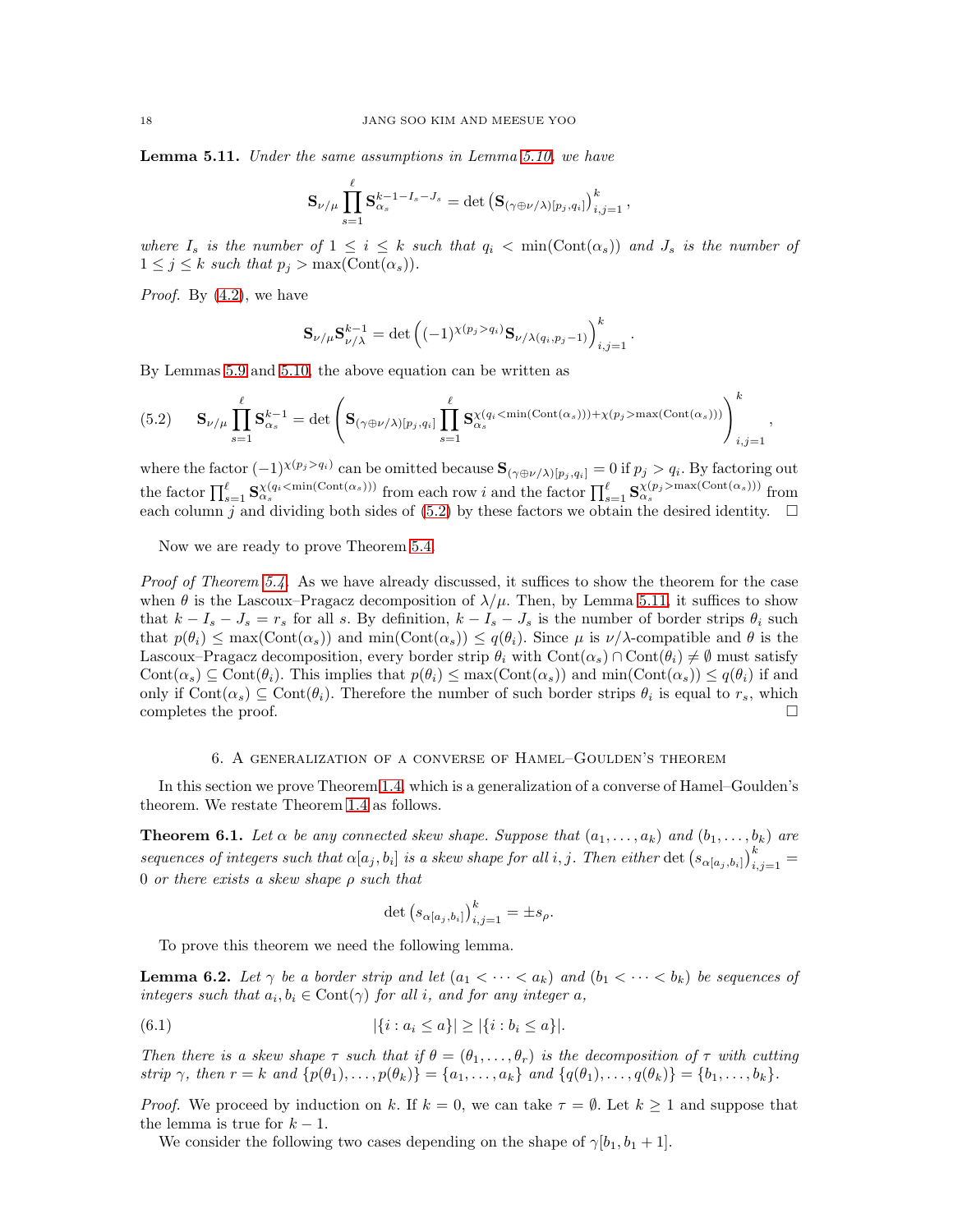

<span id="page-18-0"></span>FIGURE 21. A border strip  $\gamma$  and the two sequences  $(a_1, a_2, a_3)$  and  $(b_1, b_2, b_3)$ on the left and the corresponding skew shape and its decomposition on the right.



<span id="page-18-1"></span>Figure 22. The decomposition in Figure [21](#page-18-0) is obtained recursively using these three border strips.

- **Case 1:**  $\gamma[b_1, b_1 + 1]$  is a horizontal domino. Let  $\theta_0 = \gamma[a_1, b_1]$ . It is easy to see that the two sequences  $(a_2 < \cdots < a_k)$  and  $(b_2 < \cdots < b_k)$  satisfy [\(6.1\)](#page-17-3). Thus, by the induction hypothesis, there is a skew shape  $\sigma$  whose decomposition with cutting strip  $\gamma$  is  $(\theta_1, \ldots, \theta_{k-1})$ such that  $\{p(\theta_1), \ldots, p(\theta_{k-1})\} = \{a_2, \ldots, a_k\}$  and  $\{q(\theta_1), \ldots, q(\theta_{k-1})\} = \{b_2, \ldots, b_k\}$ . The fact that  $a_1 < a_2$  and  $\gamma[b_1, b_1 + 1]$  is a horizontal domino guarantees that  $\tau = \sigma \cup \theta_0$ , where  $\theta_0$  is attached below  $\sigma$  after an appropriate diagonal shift, is a skew shape satisfying the desired properties.
- **Case 2:**  $\gamma[b_1, b_1 + 1]$  is a vertical domino. Let  $\theta_0 = \gamma[a_m, b_1]$ , where m is the largest integer such that  $a_m \leq b_1$ . It is easy to see that the two sequences  $(a_1 < \cdots < a_{m-1} < a_m)$  $a_{m+1} < \cdots < a_k$  and  $(b_2 < \cdots < b_k)$  satisfy [\(6.1\)](#page-17-3). Thus, by the induction hypothesis, there is a skew shape  $\sigma$  whose decomposition with cutting strip  $\gamma$  is  $(\theta_1, \ldots, \theta_{k-1})$ such that  $\{p(\theta_1), \ldots, p(\theta_{k-1})\} = \{a_1, \ldots, a_{m-1}, a_{m+1}, \ldots, a_k\}$  and  $\{q(\theta_1), \ldots, q(\theta_{k-1})\}$  ${b_2, \ldots, b_k}$ . The fact that  $a_i < a_m$ , for all  $1 \leq i < m$ , and  $\gamma[b_1, b_1 + 1]$  is a vertical domino guarantees that  $\tau = \sigma \cup \theta_0$ , where  $\theta_0$  is attached above  $\sigma$  after an appropriate diagonal shift, is a skew shape satisfying the desired properties.

The above two cases show that the lemma is true for  $k$  and the proof is completed by induction.  $\Box$ 

For an illustration of the construction in the proof of Lemma [6.2,](#page-17-4) consider the border strip  $\gamma$  and the two sequences  $(a_1, a_2, a_3)$  and  $(b_1, b_2, b_3)$  in Figure [21.](#page-18-0) Since  $\gamma[b_1, b_1+1]$  is a horizontal domino, we construct the border strip  $\gamma[a_1, b_1]$  as in Figure [22](#page-18-1) (a). Since  $\gamma[b_2, b_2 + 1]$  is a vertical domino, we construct the border strip  $\gamma[a_3, b_2]$  as in Figure [22](#page-18-1) (b). Finally we construct the border strip  $\gamma[a_2, b_3]$  as in Figure [22](#page-18-1) (c). By combining these border strips after appropriate diagonal shifts we obtain the skew shape shown in Figure [21.](#page-18-0)

We now prove Theorem [6.1.](#page-17-5)

*Proof of Theorem [6.1.](#page-17-5)* We may assume det  $(s_{\alpha[a_j,b_i]})_{i,j=1}^k \neq 0$  because otherwise there is nothing to prove. Since permuting the  $a_i$ 's or  $b_i$ 's only changes the sign of the determinant, we may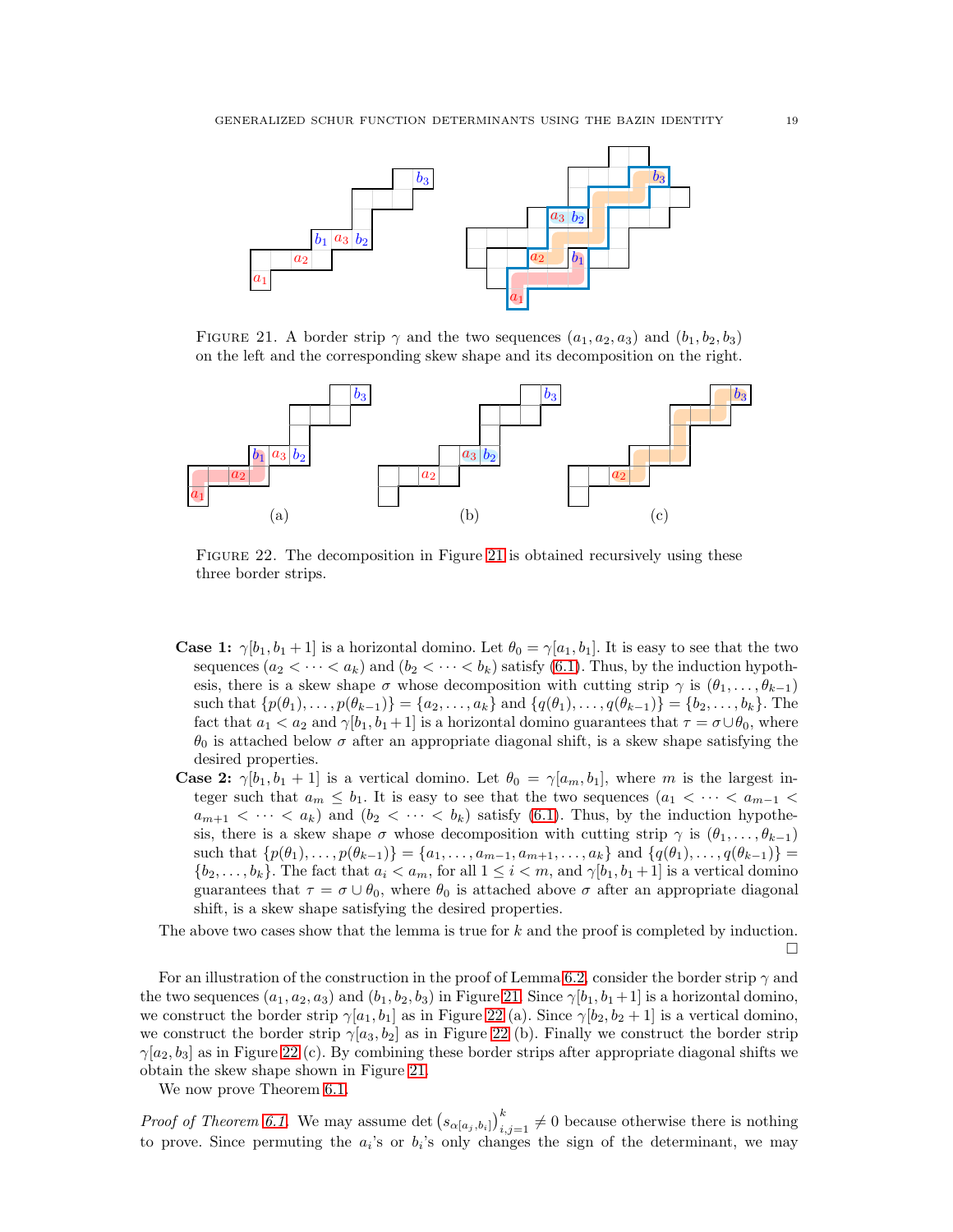

<span id="page-19-0"></span>FIGURE 23. A connected skew shape  $\alpha$  and two sequences  $a_1 < a_2 < a_3$  and  $b_1 < b_2 < b_3$  on the left. The inner strip  $\gamma$  of  $\alpha$  is shown on the right with thick lines, where the cells in  $\alpha \setminus \gamma$  are colored red.



<span id="page-19-1"></span>FIGURE 24. The boundary of the skew shape  $\lambda/\mu$  is colored blue and the cells in  $\nu/\lambda$  are colored red. Here, using the  $\alpha$ ,  $\gamma$ ,  $a_i$ 's and  $b_i$ 's in Figure [23,](#page-19-0)  $\lambda/\mu$  is the skew shape whose decomposition with respect to the cutting strip  $\gamma$  is  $\theta =$  $(\theta_1, \theta_2, \theta_3)$  such that  $\{p(\theta_1), p(\theta_2), p(\theta_3)\} = \{a_1, a_2, a_3\}$  and  $\{q(\theta_1), q(\theta_2), q(\theta_3)\} =$  ${b_1, b_2, b_3}$ , and the connected components of  $\nu/\lambda$  are obtained from those of  $\alpha/\gamma$ by appropriate diagonal shifts.

assume  $a_1 < \cdots < a_k$  and  $b_1 < \cdots < b_k$ . We first claim that the condition [\(6.1\)](#page-17-3) holds for all  $a \in \mathbb{Z}$ . For a contradiction, suppose that [\(6.1\)](#page-17-3) does not hold for some  $a \in \mathbb{Z}$ . Then we have  $a_1 < \cdots < a_r \le a < a_{r+1} < \cdots < a_k$  and  $b_1 < \cdots < b_s \le a < b_{s+1} < \cdots < b_k$  for some integers  $0 \leq r < s \leq k$ . Then  $s_{\alpha[a_j,b_i]} = 0$  for all  $1 \leq i \leq s$  and  $r + 1 \leq j \leq k$ , which implies det  $(s_{\alpha[a_j,b_i]})_{i,j=1}^k=0$ , which is a contradiction to the assumption given in the beginning of the proof. Therefore [\(6.1\)](#page-17-3) holds for all  $a \in \mathbb{Z}$ .

Now let  $\gamma$  be the inner strip of  $\alpha$  as shown in Figure [23.](#page-19-0) Then by Lemma [6.2](#page-17-4) there is a skew shape  $\lambda/\mu$  whose decomposition with respect to the cutting strip  $\gamma$  is  $\theta = (\theta_1, \dots, \theta_k)$  such that  $\{p(\theta_1),\ldots,p(\theta_k)\} = \{a_1,\ldots,a_k\}$  and  $\{q(\theta_1),\ldots,q(\theta_k)\} = \{b_1,\ldots,b_k\}$ . Let  $\nu$  be the partition obtained from  $\lambda$  by attaching each connected component of  $\alpha \setminus \gamma$  below  $\lambda$  after an appropriate diagonal shift, see Figure [24.](#page-19-1) The assumption that  $\alpha[a_j, b_i]$  is a skew shape, for all  $i, j$ , implies that  $\mu$  and  $\gamma$  are  $\nu/\lambda$ -compatible. Therefore, by Theorem [5.4](#page-14-0) with  $S_\tau$  specialized to  $s_\tau$  for all skew shapes  $\tau$ , we have

<span id="page-19-2"></span>(6.2) 
$$
\det (s_{(\gamma \oplus \nu/\lambda)[a_j,b_i]})_{i,j=1}^k = \pm s_{\nu/\mu} \prod_{s=1}^{\ell} s_{\alpha_s}^{r_s - 1},
$$

where  $\alpha_1, \ldots, \alpha_\ell$  are the connected components of  $\nu/\lambda$ , and  $r_s$  is the number of strips  $\theta_i$  such that  $Cont(\alpha_s) \subseteq Cont(\theta_i).$ 

By the construction, we have  $(\gamma \oplus \nu/\lambda)[a_j, b_i] = \alpha[a_j, b_i]$ . Since a product of skew Schur functions can be expressed as a single skew Schur function, the theorem follows from  $(6.2)$ .